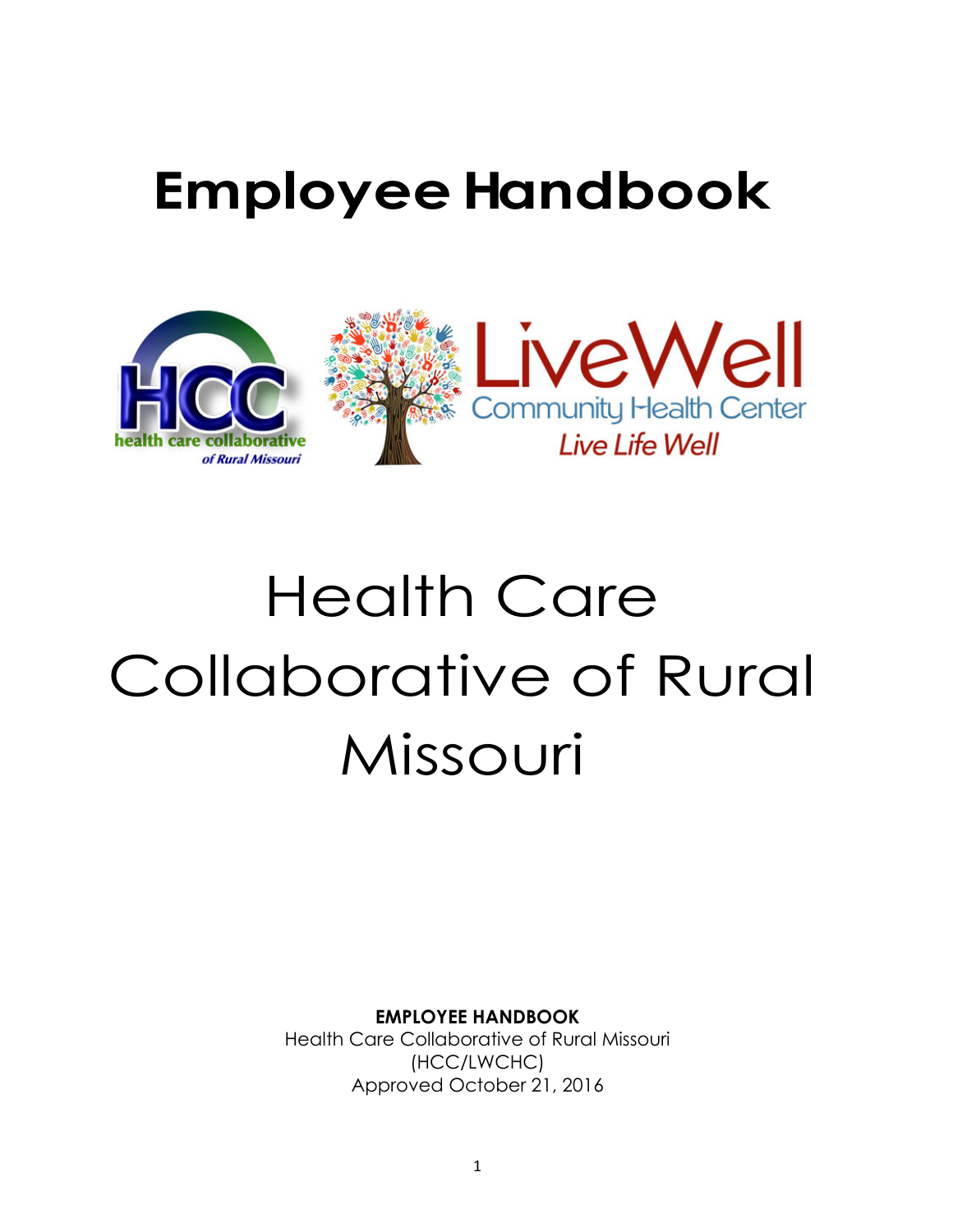| <b>FOREWORD</b>                                                     | 3  |
|---------------------------------------------------------------------|----|
| <b>DIVERSITY</b>                                                    |    |
| Anti-harassment Policy and Complaint Procedure<br>$\bullet$         | 6  |
| Equal Employment Opportunity Statement<br>$\bullet$                 | 6  |
| Americans with Disabilities Act (ADA) & Amendments Act<br>$\bullet$ |    |
| (ADAAA)                                                             | 8  |
| <b>EMPLOYMENT</b>                                                   |    |
| <b>Employee Classification Categories</b><br>$\bullet$              | 9  |
| <b>Progressive Discipline</b>                                       | 9  |
| Separation of Employment<br>$\bullet$                               | 10 |
| <b>WORKPLACE SAFETY</b>                                             |    |
| Substance Free Workplace                                            | 11 |
| <b>Workplace Bullying</b><br>$\bullet$                              | 13 |
| Violence in the Workplace<br>$\bullet$                              | 14 |
| Safety<br>$\bullet$                                                 | 15 |
| Smoke-Free Workplace<br>$\bullet$                                   | 15 |
| <b>WORKPLACE EXPECTATIONS</b>                                       |    |
| Work Schedule                                                       | 15 |
| <b>Attendance and Punctuality</b><br>$\bullet$                      | 15 |
| <b>Attire and Grooming</b><br>$\bullet$                             | 16 |
| <b>Employee Personnel Files</b><br>$\bullet$                        | 17 |
| Confidentiality<br>$\bullet$                                        | 17 |
| Conflict of Interest<br>$\bullet$                                   | 17 |
| Outside Employment<br>$\bullet$                                     | 18 |
| Code of Conduct<br>$\bullet$                                        | 18 |
| Whistleblower Policy<br>$\bullet$                                   | 19 |
| Electronic Communication and Internet Use<br>$\bullet$              | 20 |
| Social Media-Acceptable Use<br>$\bullet$                            | 21 |
| Cell Phone<br>$\bullet$                                             | 22 |
| Solicitations, Distributions and Posting of Materials               | 22 |
| <b>COMPENSATION</b>                                                 |    |
| Payment of Wages                                                    | 23 |
| Time Reporting                                                      | 23 |
| Overtime Pay<br>$\bullet$                                           | 23 |
| <b>Employee Travel and Reimbursement</b><br>$\bullet$               | 23 |
| <b>BENEFITS</b>                                                     |    |
| Insurance Coverage                                                  | 24 |
| Paid Time Off (PTO)<br>$\bullet$                                    | 24 |
| Holiday Pay                                                         | 24 |
| <b>Bereavement Leave</b><br>$\bullet$                               | 24 |
| Jury Duty                                                           |    |
| Voting and Election Leave                                           | 25 |
| <b>LEAVES OF ABSENCE</b>                                            |    |
| Leave of Absence - Medical and Personal                             | 25 |
| Pregnancy and Childbirth Leave                                      | 25 |
| Military Leave of Absence                                           | 25 |
| Professional Leave<br>$\bullet$                                     | 26 |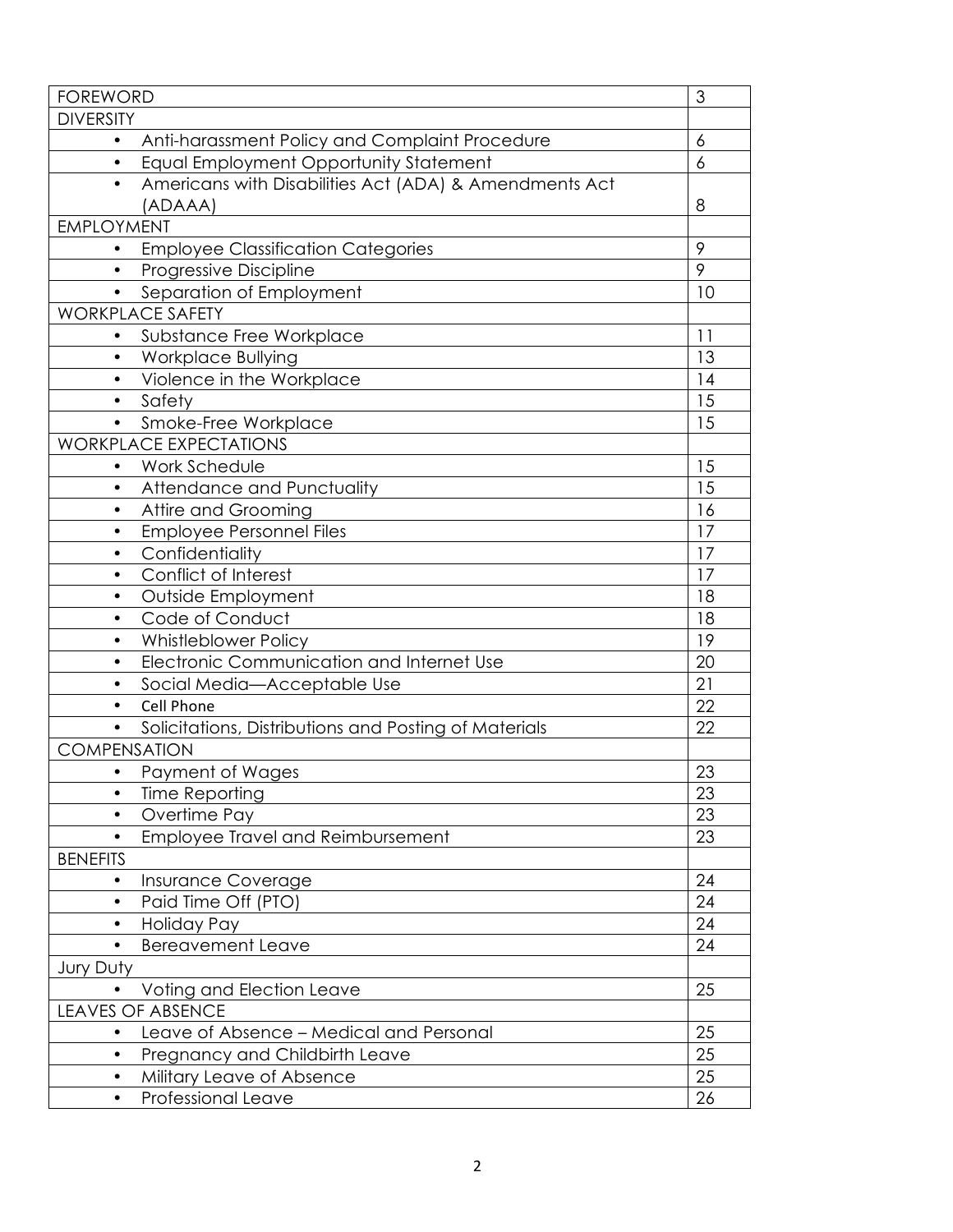#### **FOREWORD**

Whether you have just joined our staff or have been at HCC/LWCHC for a while, we are confident that you will find our organization a dynamic and rewarding place in which to work, and we look forward to a productive and successful association. We consider the employees of HCC/LWCHC to be one of its most valuable resources. This handbook has been written to serve as the guide for the employer/employee relationship.

There are several things to keep in mind about this handbook; first, it contains only general information and guidelines. It is not intended to be comprehensive or to address all the possible applications of, or exceptions to, the general policies and procedures described. For that reason, if you have any questions concerning eligibility for a particular benefit or the applicability of a policy or practice to you, you should address your specific questions to the Operations Department. Neither this handbook nor any other organization document confers any contractual right; either expressed or implied, to remain in the organization's employ. Nor does it guarantee any fixed terms and conditions of your employment. Your employment is not for any specific time and may be terminated at will with or without cause and without prior notice by the organization, or you may resign for any reason at any time. No supervisor or other representative of the organization (except the CEO and Vice President of Operations) has the authority to enter into any agreement for employment for any specified period of time or to make any agreement contrary to the above.

This handbook and its policies are not intended and should not be construed to interfere, limit or prevent an employee from exercising any of his or her rights under the National Labor Relations Act (NLRA) or other applicable law.

The procedures, practices, policies and benefits described here may be modified or discontinued at any time. We will try to inform you of any changes as they occur.

This handbook and the information in it should be treated as confidential. No portion of this handbook should be disclosed to others, except HCC/LWCHC employees and others affiliated with HCC/LWCHC whose knowledge of the information is required in the normal course of business.

Some subjects described in this handbook are covered in detail in official policy documents. Refer to these documents for specific information because the handbook only briefly summarizes those guidelines and benefits. Please note that the terms of the written insurance policies are controlling and override any statements made in this or other documents.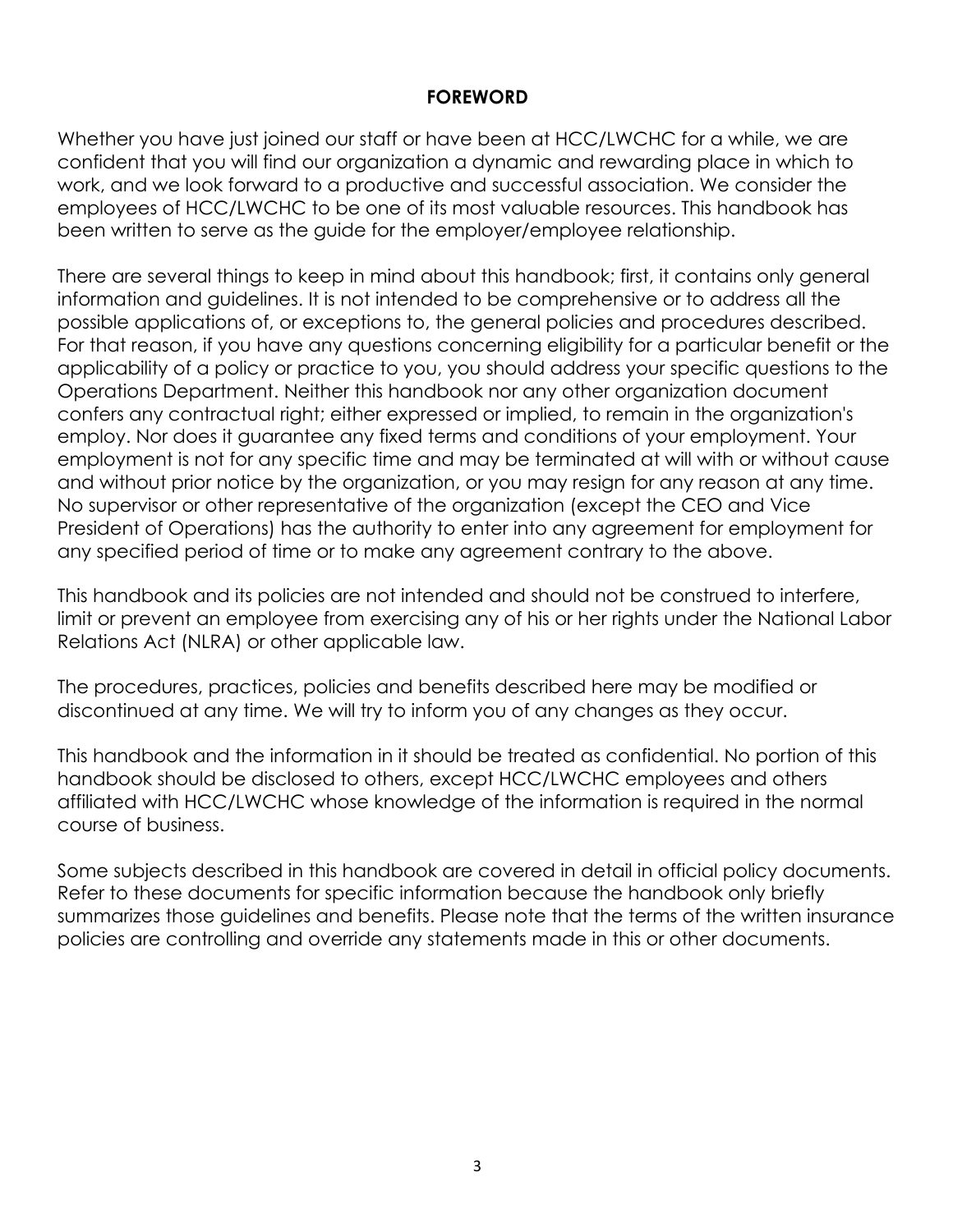#### **Employee Handbook Acknowledgment and Receipt**

The employee handbook describes important information about HCC/LWCHC, and I understand that I should consult my Supervisor, Director, Vice President of Operations or CEO regarding any questions not answered in the handbook. I have entered into my employment relationship with HCC/LWCHC voluntarily and acknowledge that there is no specified length of employment. **Accordingly, either I or HCC/LWCHC can terminate the relationship at will, with or without cause, at any time, so long as there is not violation of applicable federal or state law.**

I understand and agree that, other than the CEO and Vice President of Operations of the organization, no manager, supervisor or representative of HCC/LWCHC has any authority to enter into any agreement for employment other than at will; only the CEO and Vice President of Operations of the organization has the authority to make any such agreement and then only in writing signed by the CEO or Vice President of Operations of HCC/LWCHC. The CEO and Vice President of Operations is charged with interpretation of the handbook for all implementation purposes.

This handbook and the policies and procedures contained herein supersede any and all prior practices, oral or written representations, or statements regarding the terms and conditions of my employment with HCC/LWCHC. By distributing this handbook, the organization expressly revokes any and all previous policies and procedures that are inconsistent with those contained herein.

I understand that, except for employment-at-will status, any and all policies and practices may be changed at any time by HCC/LWCHC, and the organization reserves the right to change my hours, wages and working conditions at any time. All such changes will be communicated through official notices, and I understand that revised information may supersede, modify or eliminate existing policies. Only the CEO or Vice President of Operations of HCC/LWCHC has the ability to adopt any revisions to the policies in this handbook.

**I understand and agree that nothing in the Employee Handbook creates, or is intended to create, a promise or representation of continued employment and that employment at HCC/LWCHC is employment at will, which may be terminated at the will of either HCC/LWCHC or myself. Furthermore, I acknowledge that this handbook is neither a contract of employment nor a legal document.** I understand and agree that employment and compensation may be terminated with or without cause and with or without notice at any time by HCC/LWCHC or myself.

**I have received the handbook**, and I understand that it is my responsibility to read and comply with the policies contained in this handbook and any revisions made to it.

Employee's Signature

\_\_\_\_\_\_\_\_\_\_\_\_\_\_\_\_\_\_\_\_

Employee's Name (Print)

\_\_\_\_\_\_\_\_\_\_\_\_\_\_\_\_\_\_\_\_\_\_\_\_\_\_\_\_\_\_\_\_\_\_\_\_\_\_\_\_

\_\_\_\_\_\_\_\_\_\_\_\_\_\_\_\_\_\_\_\_\_\_\_\_\_\_\_\_\_\_\_\_\_\_\_\_\_\_\_\_

Date

#### **TO BE PLACED IN EMPLOYEE'S PERSONNEL FILE**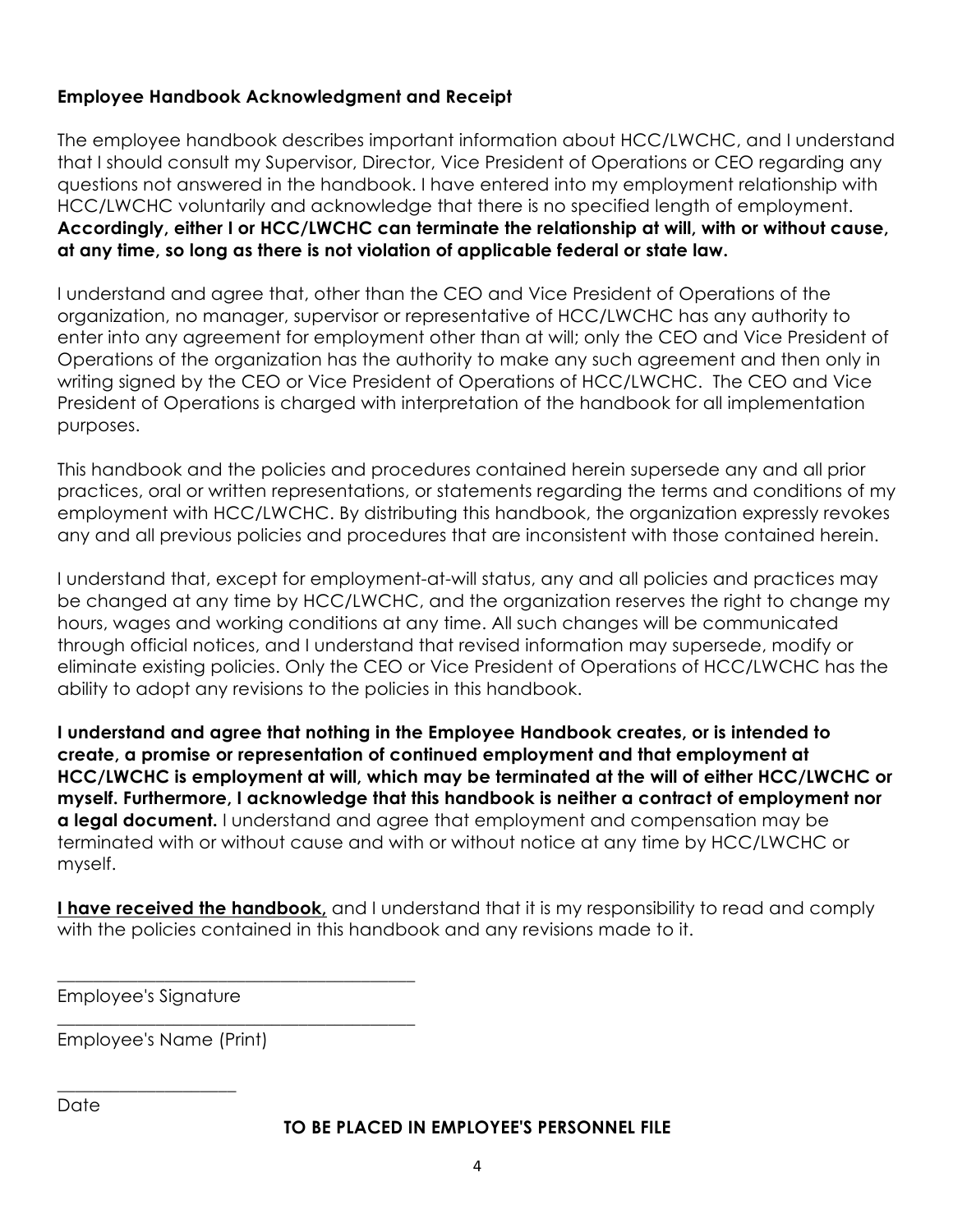#### **DIVERSITY**

#### **Diversity and Inclusion Policy**

Organization prohibits discrimination in service provision and employment practices and is committed to fostering an organization that respects and appreciates diversity and inclusion in its governance, employment, and service provision. It is the policy of organization to afford equal employment opportunity administered in compliance with federal, state, and local laws to qualified individuals regardless of their race, color, gender, age, religion, national origin, citizenship, physical or mental abilities or characteristics, sexual orientation, gender identity or expression, genetic information, veteran status, economic status, or other protected group status. Organization complies with all applicable federal, state, and local laws, regulations, and ordinances. In keeping with the intent of this policy, organization will adhere to the following practices:

Governance: organization will continue work to recruit individuals who will bring diversity and varying points of view and life experiences to its Board of Directors.

Employment: Recruitment, hiring, and promotion of individuals in all job classifications will be conducted without regard to race, color, religion, sex, national origin, citizenship, age, physical or mental disability, sexual orientation, gender identity or expression, veteran status, economic status or other protected group status, except where a bona fide occupational qualification exists. All other personnel actions, such as compensation, benefits, transfers, promotions, training and development, educational assistance and social and recreational programs, will be administered without regard to race, color, religion, sex, national origin, age, physical or mental disability, sexual orientation, citizenship, gender identity or expression, veteran status economic status or other protected group status.

Hiring and promotional decisions will be made in accordance with the principles of equal employment opportunity. Employment openings and services offered will be promoted through means and media that target communities as defined above (for example promote opportunities using media that target LGBT communities, communities of color, etc.).

Service Provision: It is further the policy and practice of organization to provide services to all persons regardless of race, color, gender, age, religion, national origin, citizenship, physical or mental abilities or characteristics, sexual orientation, gender identity or expression, genetic information, veteran status, economic status, other protected group status or underserved populations.

Organization adopts a cultural competency philosophy that fosters an environment throughout the organization that recognizes the differences in each of us, capitalizes on our strengths and maximizes our individual and collective potential. Toward this end, organization will seek to assure that its governance, employment, and service provision reflect and promote the diversity of the community and will support efforts to end discrimination and disparities among diverse and underserved populations.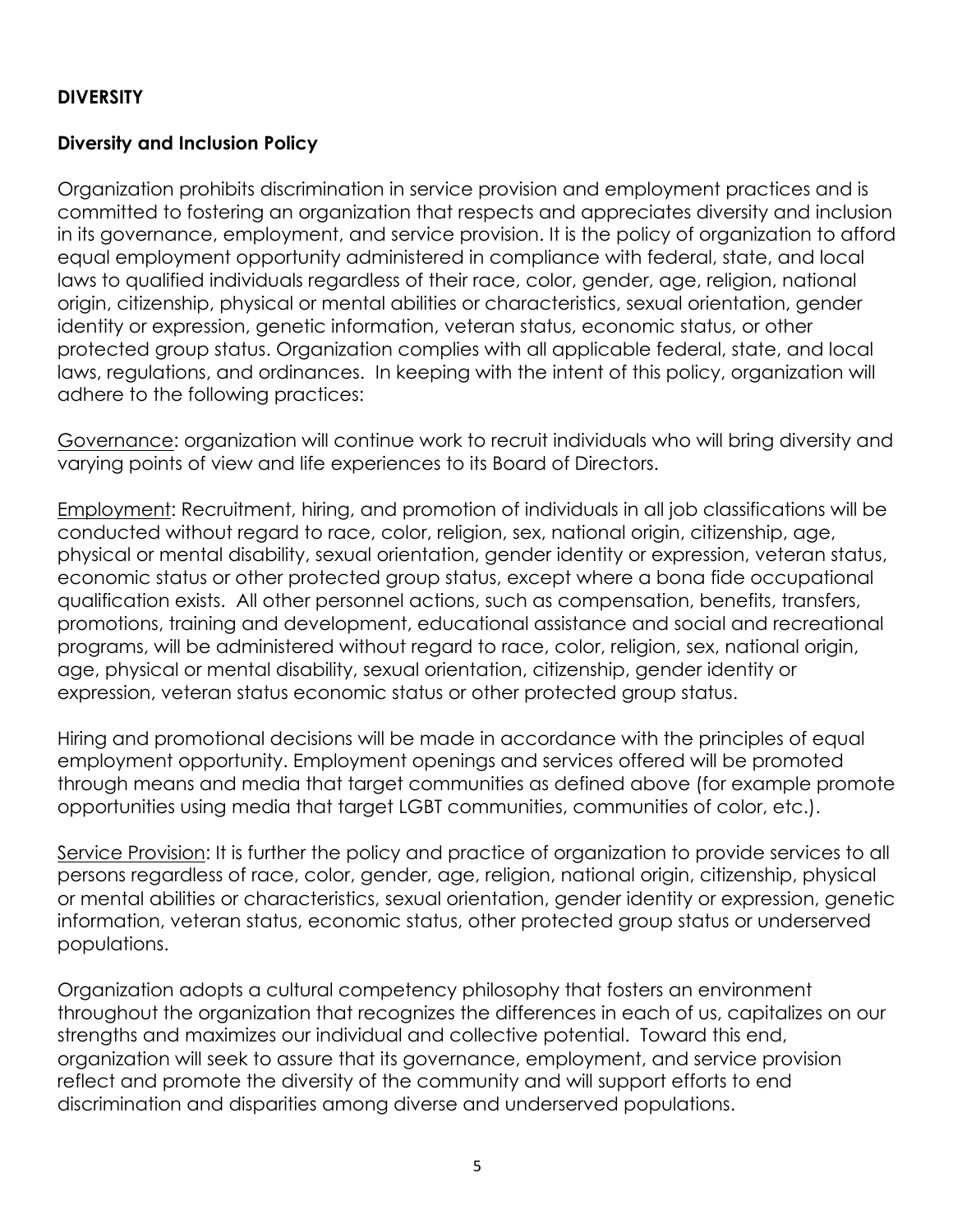## **HCC/LWCHC's Anti-harassment Policy and Complaint Procedure**

HCC/LWCHC is committed to a work environment in which all individuals are treated with respect and dignity. Each individual has the right to work in a professional atmosphere that promotes equal employment opportunities and prohibits unlawful discriminatory practices, including harassment. Therefore, HCC/LWCHC expects that all relationships among persons in the office will be business-like and free of bias, prejudice and harassment.

It is the policy of HCC/LWCHC to ensure equal employment opportunity without discrimination or harassment on the basis of race, color, religion, gender, gender identity or expression, sexual orientation, national origin, age, disability, genetic information, marital status, amnesty or status as a covered veteran. HCC/LWCHC prohibits any such discrimination or harassment.

HCC/LWCHC encourages reporting of all perceived incidents of discrimination or harassment to the Vice President of Operations or CEO. If the Vice President of Operations or CEO is not available, a member of the Board of Directors should be notified. It is the policy of HCC/LWCHC to promptly and thoroughly investigate such reports. HCC/LWCHC prohibits retaliation against any individual who reports discrimination or harassment or who participates in an investigation of such reports.

Sexual harassment constitutes discrimination and is illegal under federal, state and local laws. For the purposes of this policy, sexual harassment is defined, as in the **Equal Employment Opportunity Commission Guidelines**, as unwelcome sexual advances, requests for sexual favors and other verbal or physical conduct of a sexual nature when, for example a) submission to such conduct is made either explicitly or implicitly a term or condition of an individual's employment; b) submission to or rejection of such conduct by an individual is used as the basis for employment decisions affecting such individual; or c) such conduct has the purpose or effect of unreasonably interfering with an individual's work performance or creating an intimidating, hostile or offensive working environment.

Sexual harassment may include a range of subtle and not-so-subtle behaviors and may involve individuals of the same or different gender. Depending on the circumstances, these behaviors may include unwanted sexual advances or requests for sexual favors; sexual jokes and innuendo; verbal abuse of a sexual nature; commentary about an individual's body, sexual prowess or sexual deficiencies; leering, whistling or touching; insulting or obscene comments or gestures; display in the workplace of sexually suggestive objects or pictures; and other physical, verbal or visual conduct of a sexual nature.

Harassment on the basis of any other protected characteristic is also strictly prohibited. Under this policy, harassment is verbal, written or physical conduct that belittles or shows hostility or aversion toward an individual because of his/her race, color, religion, gender, gender identity or expression, sexual orientation, veteran status, national origin, age, disability, marital status, citizenship, genetic information or any other characteristic protected by law or that of his/her relatives, friends or associates, and that; a) has the purpose or effect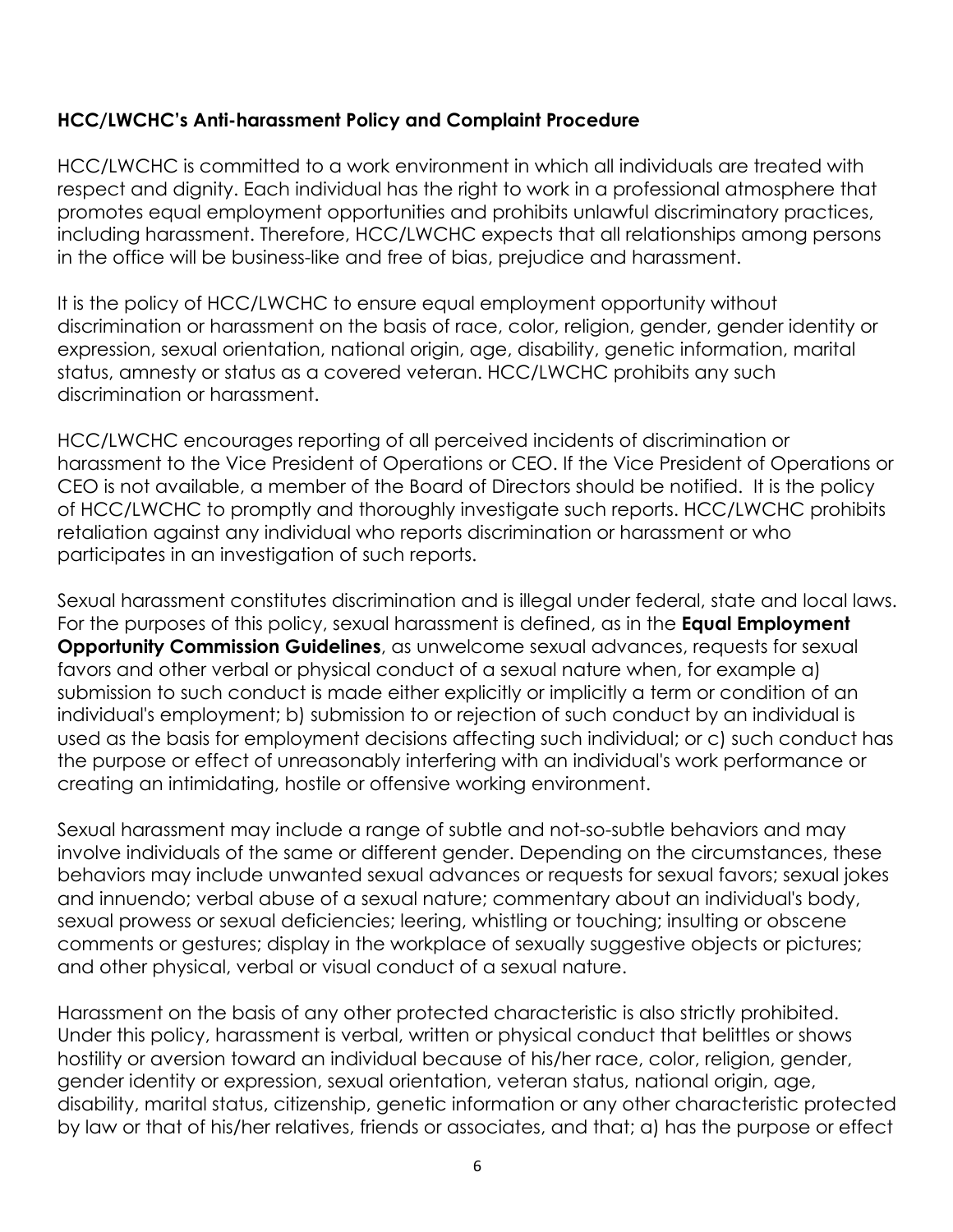of creating an intimidating, hostile or offensive work environment; b) has the purpose or effect of unreasonably interfering with an individual's work performance; or c) otherwise adversely affects an individual's employment opportunities.

Harassing conduct includes epithets, slurs or negative stereotyping; gossiping, threatening, intimidating or hostile acts; denigrating jokes; and written or graphic material that denigrates or shows hostility or aversion toward an individual or group and that is placed on walls or elsewhere on the employer's premises or circulated in the workplace, on organization time or using organization equipment via e-mail, phone (including voice messages), text messages, tweets, blogs, social networking sites or other means.

These policies apply to all applicants and employees, whether related to conduct engaged in by fellow employees or someone not directly connected to HCC/LWCHC (e.g., an outside vendor, consultant or customer).

Conduct prohibited by these policies is unacceptable in the workplace and in any workrelated setting outside the workplace, such as during business trips, business meetings and business-related social events.

Individuals who believe they have been the victims of conduct prohibited by this policy statement or who believe they have witnessed such conduct should discuss their concerns with their immediate Director, Vice President of Operations or CEO of HCC, or, if appropriate, a member of HCC's Board of Directors.

When possible, HCC/LWCHC encourages individuals who believe they are being subjected to such conduct to promptly advise the offender that his or her behavior is unwelcome and request that it be discontinued. Often this action alone will resolve the problem. HCC/LWCHC recognizes, however, that an individual may prefer to pursue the matter through complaint procedures.

HCC/LWCHC encourages the prompt reporting of complaints or concerns so that rapid and constructive action can be taken before relationships become irreparably strained. Therefore, although no fixed reporting period has been established, early reporting and intervention have proven to be the most effective method of resolving actual or perceived incidents of harassment.

Any reported allegations of harassment, discrimination or retaliation will be investigated promptly. The investigation may include individual interviews with the parties involved and, where necessary, with individuals who may have observed the alleged conduct or may have other relevant knowledge.

Confidentiality will be maintained throughout the investigatory process to the extent consistent with adequate investigation and appropriate corrective action.

Retaliation against an individual for reporting harassment or discrimination or for participating in an investigation of a claim of harassment or discrimination is a serious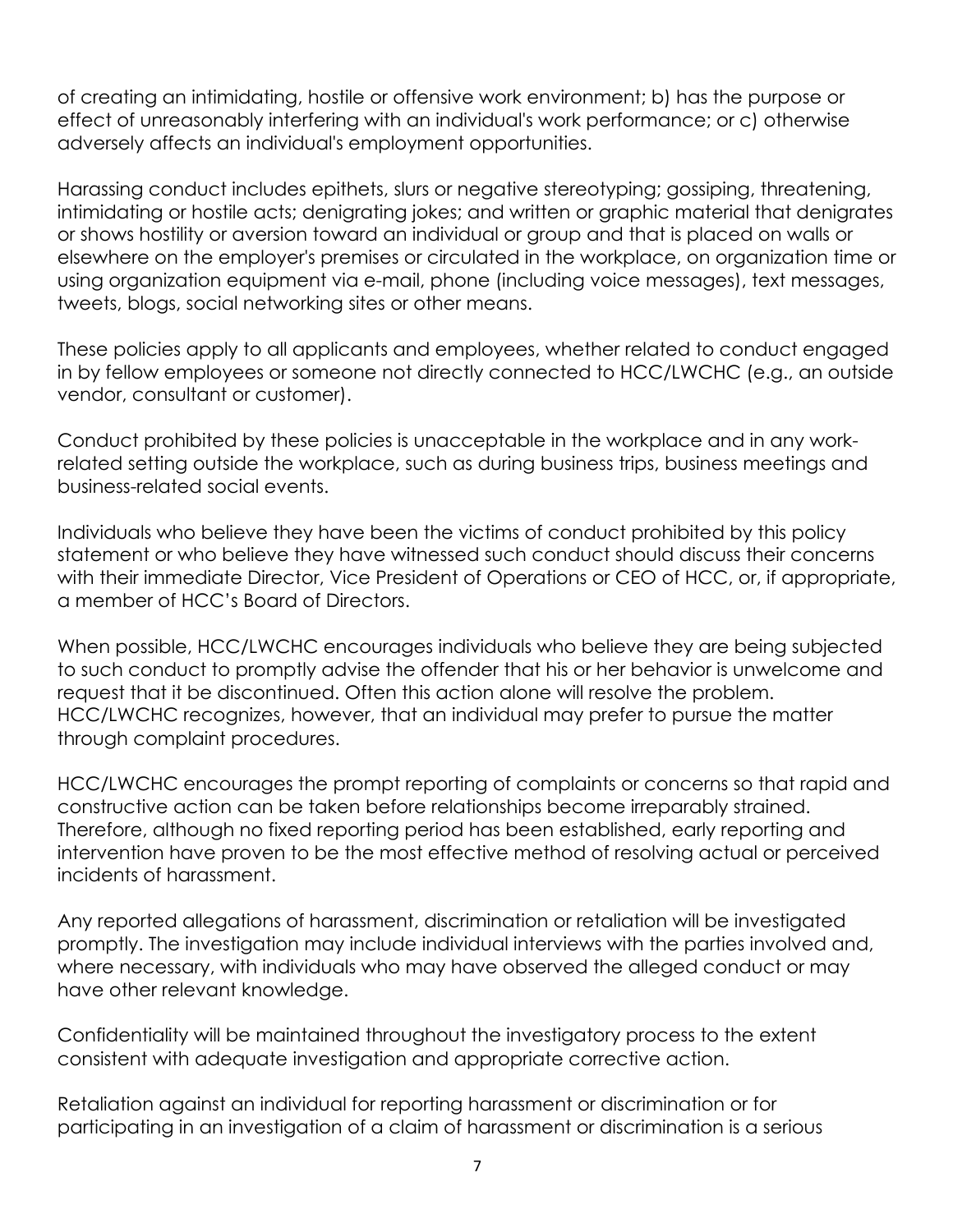violation of this policy and, like harassment or discrimination itself, will be subject to disciplinary action. Acts of retaliation should be reported immediately and will be promptly investigated and addressed.

Misconduct constituting harassment, discrimination or retaliation will be dealt with appropriately.

If a party to a complaint does not agree with its resolution, that party may appeal to HCC/LWCHC's Vice President of Operations, CEO or a member of HCC's Board of Directors.

False and malicious complaints of harassment, discrimination or retaliation may be the subject of appropriate disciplinary action and/or termination.

# **Americans with Disabilities Act (ADA) and the ADA Amendments Act (ADAAA)**

The Americans with Disabilities Act (ADA) and the Americans with Disabilities Amendments Act, known as the ADAAA, are federal laws that prohibit employers with 15 or more employees from discriminating against applicants and individuals with disabilities and that when needed provide reasonable accommodations to applicants and employees who are qualified for a job, with or without reasonable accommodations, so that they may perform the essential job duties of the position.

It is the policy of HCC/LWCHC to comply with all federal and state laws concerning the employment of persons with disabilities and to act in accordance with regulations and guidance issued by the Equal Employment Opportunity Commission (EEOC). Furthermore, it is our organization policy not to discriminate against qualified individuals with disabilities in regard to application procedures, hiring, advancement, discharge, compensation, training or other terms, conditions and privileges of employment.

The organization will reasonably accommodate qualified individuals with a disability so that they can perform the essential functions of a job unless doing so causes a direct threat to these individuals or others in the workplace and the threat cannot be eliminated by reasonable accommodation and/or if the accommodation creates an undue hardship to HCC/LWCHC. Contact the Vice President of Operations or CEO with any questions or requests for accommodation.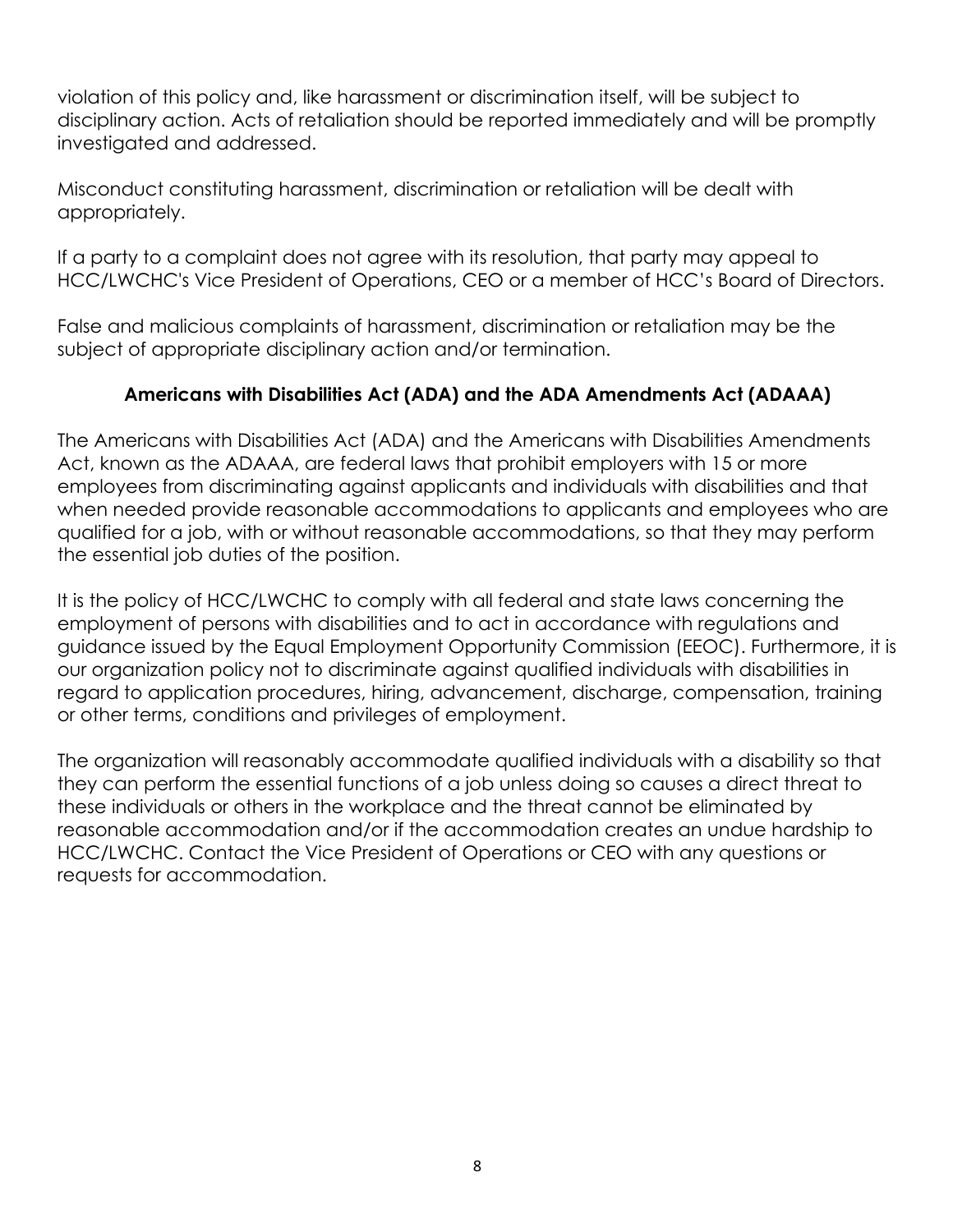#### **EMPLOYMENT**

#### **Employee Classification Categories**

All employees are designated as either nonexempt or exempt under state and federal wage and hour laws. The following is intended to help employees understand employment classifications and employees' employment status and benefit eligibility. These classifications do not guarantee employment for any specified period of time. The right to terminate the employment-at-will relationship at any time is retained by both the employee and HCC/LWCHC.

**Nonexempt employees** are employees whose work is covered by the Fair Labor Standards Act (FLSA). They are NOT exempt from the law's requirements concerning minimum wage and overtime.

**Exempt employees** are generally managers or professional, administrative or technical staff who ARE exempt from the minimum wage and overtime provisions of the FLSA. Exempt employees hold jobs that meet the standards and criteria established under the FLSA by the U.S. Department of Labor.

HCC/LWCHC has established the following categories for both nonexempt and exempt employees:

- **Regular, full time:** Employees who are not in a temporary status and who are regularly scheduled to work the organization's full-time schedule of a minimum 30 hours per week. Generally, these employees are eligible for the full benefits package, subject to the terms, conditions and limitations of each benefits program.
- **Regular, part time:** Employees who are not in a temporary status and who are regularly scheduled to work less than the 30 hour full-time schedule. Benefits are not offered to regular, part time employees.

#### **Progressive Discipline**

Every employee has the duty and the responsibility to be aware of and abide by existing rules and policies. Employees also have the responsibility to perform his/her duties to the best of his/her ability and to the standards as set forth in his/her job description or as otherwise established.

HCC/LWCHC supports the use of progressive discipline to address issues such as poor work performance, including unsatisfactory attendance or misconduct. Our progressive discipline policy is designed to provide a corrective action process to improve and prevent a recurrence of undesirable behavior and/or performance issues. Our progressive discipline policy has been designed consistent with our organizational values, employment best practices and employment laws. HCC/LWCHC reserves the right to combine or skip steps in this process depending on the facts of each situation and the nature of the offense. The level of disciplinary intervention may also vary. Some of the factors that will be considered are whether the offense is repeated despite coaching, counseling and/or training; the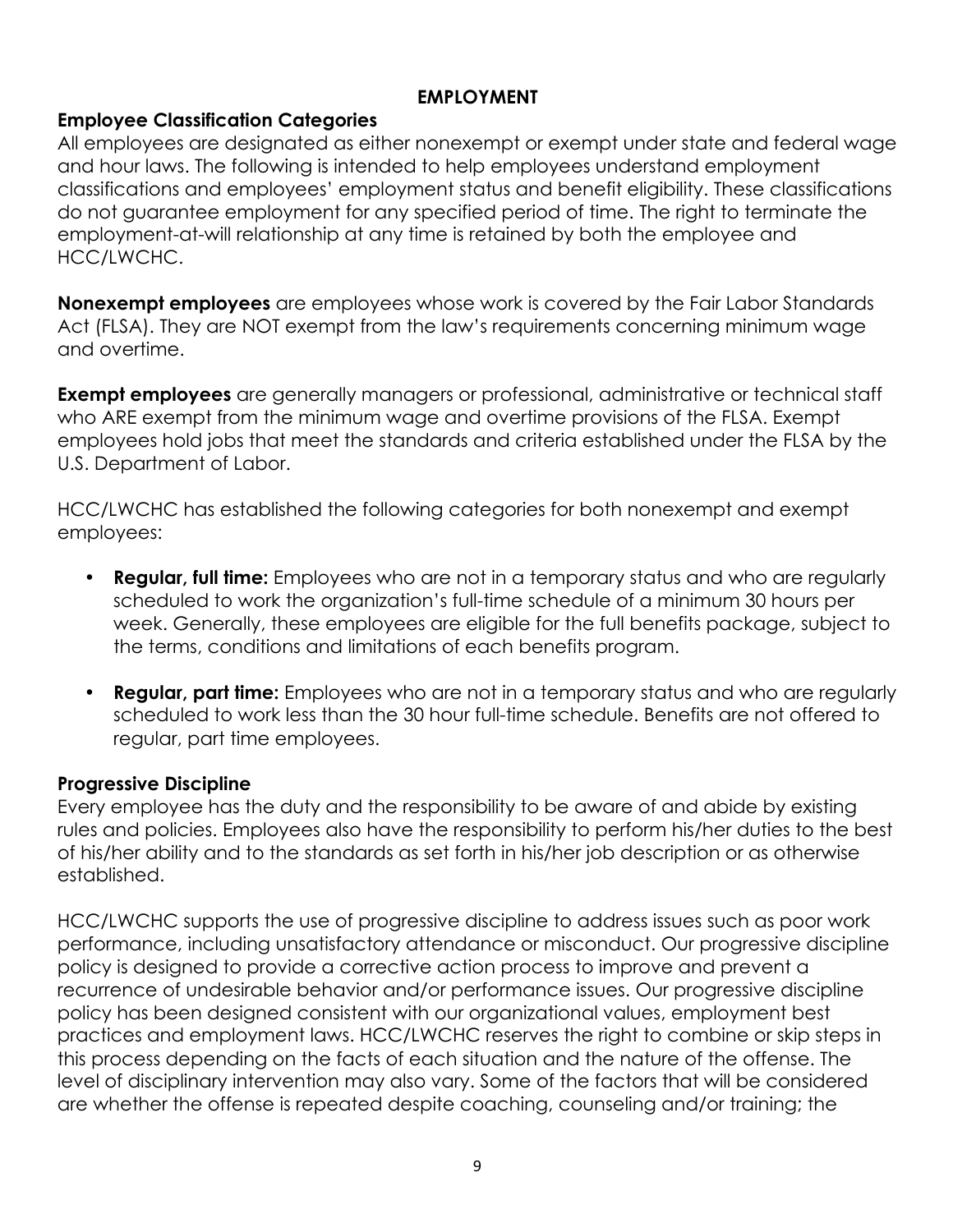employee's work record; and the impact the conduct and performance issues have on our organization.

HCC/LWCHC reserves the right to determine the appropriate level of discipline for any inappropriate conduct, including oral and written warnings, suspension with or without pay, demotion and discharge.

# **Separation of Employment**

Separation of employment within an organization can occur for several different reasons:

- **Resignation:** Although we hope your employment with us will be a mutually rewarding experience, we understand that varying circumstances cause employees to voluntarily resign employment. Resigning employees are encouraged to provide two weeks' notice, preferably in writing, to facilitate a smooth transition out of the organization. Management reserves the right to provide an employee with two weeks' pay in lieu of notice in situations where job or business needs warrant such action. If an employee provides less notice than requested, the employer may deem the individual to be ineligible for rehire depending on the circumstances regarding the notice given and forfeit any paid benefits including accumulated PTO.
- **Retirement:** Employees who wish to retire are required to notify their department director and the Operations department in writing at least one (1) month before the planned retirement date.
- **Job abandonment:** Employees who fail to report to work or contact their supervisor for three (3) consecutive workdays shall be considered to have resigned their position without notice, effective at the end of their normal shift on the third day. The supervisor shall notify the Vice President of Operations and the CEO at the expiration of the third workday and initiate the paperwork to terminate the employee. Employees who are separated due to job abandonment are ineligible to receive accrued benefits and are ineligible for rehire.
- **Termination:** Employees of HCC/LWCHC are employed on an at-will basis, and the organization retains the right to terminate an employee at any time.

The separating employee must return all organization property at the time of separation, including, but not limited to uniforms, cell phones, keys, technology devices and identification cards. Failure to return items may result in deductions from the final paycheck. An employee will be required to sign the Wage Deduction Authorization Agreement to deduct the costs of such items from the final paycheck.

All supplies, materials and work products of an employee, if purchased by HCC/LWCHC, remain the property of HCC/LWCHC after resignation, discharge or layoff of that employee. The employee may retain any personal files, but work files, computer disks and other paper remain with HCC/LWCHC.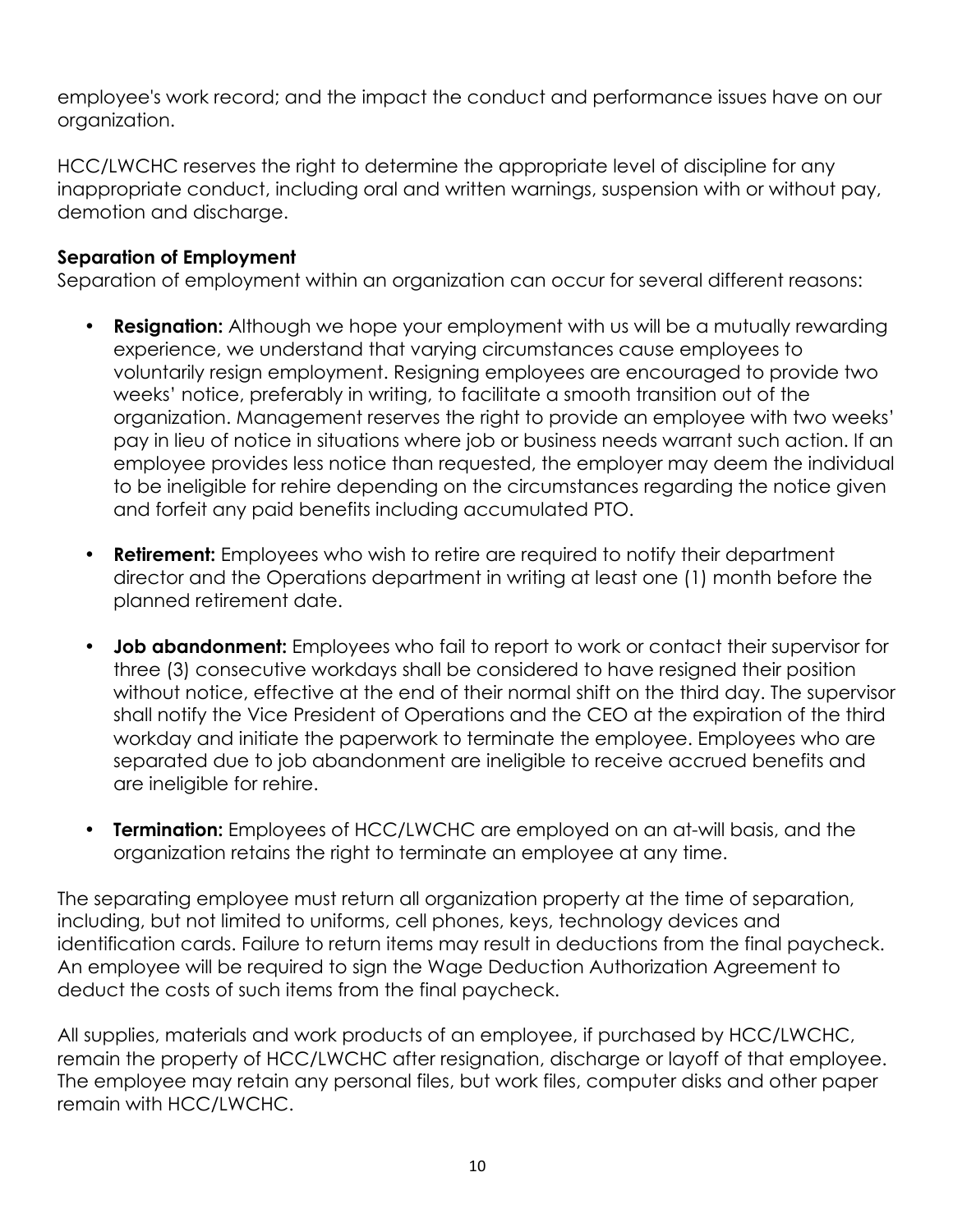Up to 80 hours, if accumulated, of Paid Time Off will be paid in the last paycheck unless the employee resigned and did not give and work a full two weeks' notice.

Health insurance terminates the last day of the month of employment. Information for Consolidated Omnibus Budget Reconciliation (COBRA) continued health coverage will be provided. Employees will be required to pay their share of the employee dependent health, supplemental policies and dental premiums through the end of the month.

Former employees who left HCC/LWCHC in good standing and were classified as eligible for rehire may be considered for reemployment. An application must be submitted to the Operations department, and the applicant must meet all minimum qualifications and requirements of the position, including any qualifying exam, when required.

#### **WORKPLACE SAFETY**

#### **Substance Free Workplace**

HCC/LWCHC has a longstanding commitment to provide a safe and productive work environment. Alcohol and drug abuse pose a threat to the health and safety of employees and to the security of our equipment and facilities. For these reasons, HCC/LWCHC is committed to the elimination of drug and/or alcohol use and abuse in the workplace.

This policy outlines the practice and procedure designed to correct instances of identified alcohol and/or drug use in the workplace. This policy applies to all employees and all applicants for employment of HCC/LWCHC. The Vice President of Operations and CEO is responsible for policy administration.

HCC/LWCHC will assist and support employees who voluntarily seek help for such problems before becoming subject to discipline and/or termination under this or other policies. Such employees may be allowed to use accrued paid time off, placed on leaves of absence, referred to treatment providers and otherwise accommodated as required by law. Such employees may be required to document that they are successfully following prescribed treatment and to take and pass follow-up tests if they hold jobs that are safety sensitive or require driving or if they have violated this policy previously.

Employees should report to work fit for duty and free of any adverse effects of illegal drugs or alcohol. This policy does not prohibit employees from the lawful use and possession of prescribed medications. Employees must, however, consult with their doctors about the medications' effect on their fitness for duty and ability to work safely and promptly disclose any work restrictions to their supervisor. Employees should not, however, disclose underlying medical conditions unless directed by their doctor to do so.

Whenever employees are working, operating any organizational vehicle, present on organization premises, or conducting related work off-site, they are prohibited from:

- o Using, possessing, buying, selling, manufacturing or dispensing an illegal drug (to include possession of drug paraphernalia).
- o Being under the influence of alcohol or an illegal drug as defined in this policy.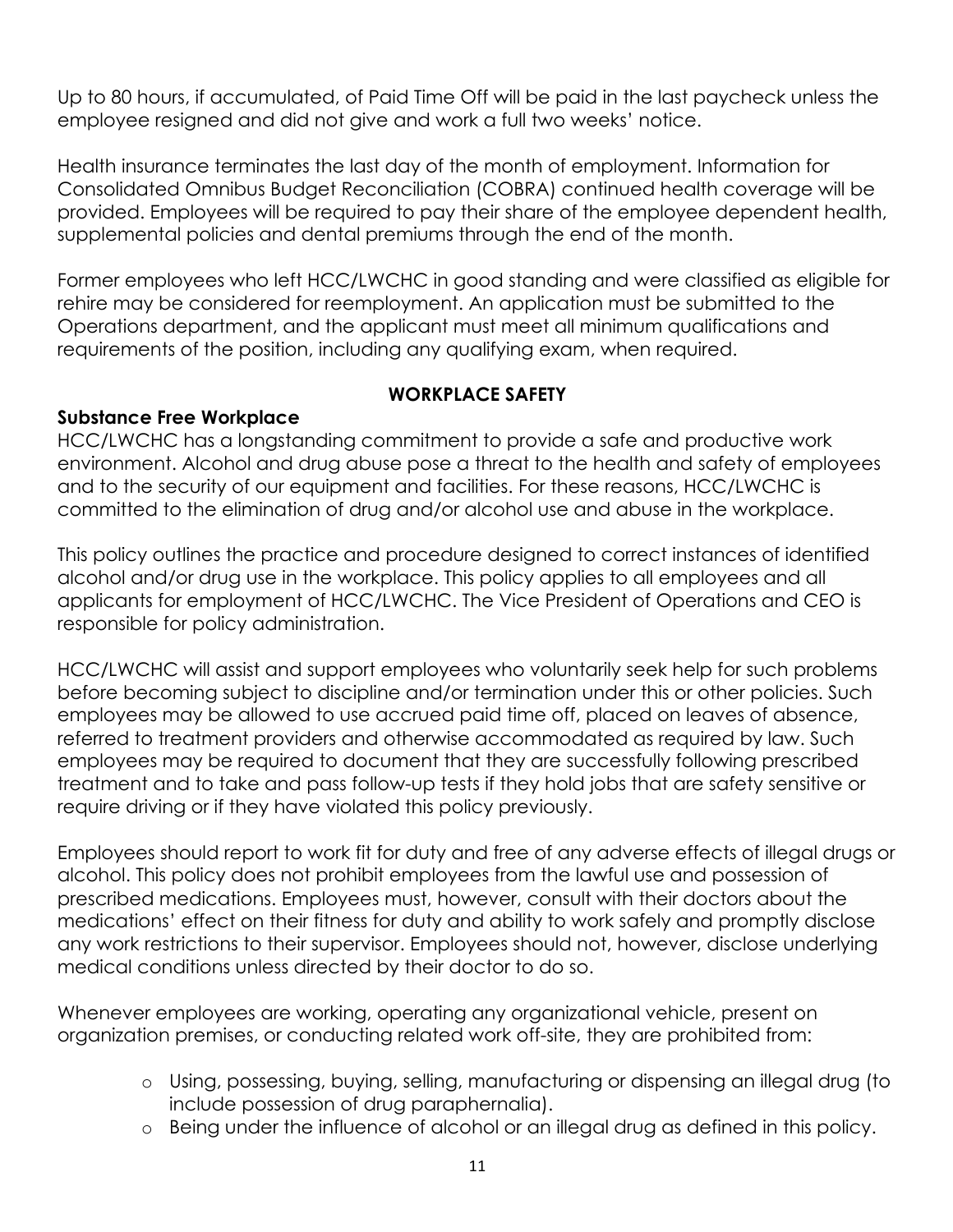The presence of any detectable amount of any illegal drug or illegal controlled substance in an employee's body while performing organization business or while in an organization facility is prohibited and subject to progressive discipline.

HCC/LWCHC will not allow any employee to perform their duties while taking prescribed drugs that are adversely affecting the employee's ability to safely and effectively perform their job duties. Employees taking a prescribed medication must carry it in the container labeled by a licensed pharmacist or be prepared to produce it if asked by their supervisor.

Any illegal drugs or drug paraphernalia will be turned over to an appropriate law enforcement agency and may result in criminal prosecution.

The organization retains the right to require drug screening tests:

- **Pre-employment:** All applicants must pass a drug test, if requested by the organization, before beginning work or receiving an offer of employment. Refusal to submit to testing will result in disqualification of further employment consideration.
- **Reasonable suspicion:** Employees are subject to testing based on observations by a supervisor of apparent workplace use, possession or impairment. The Vice President of Operations and CEO must be consulted before sending an employee for reasonable suspicion testing.
- **Post-accident:** Employees are subject to testing when they cause or contribute to accidents that seriously damage an organizational vehicle, machinery, equipment or property and/or result in an injury to themselves or another employee requiring off-site medical attention. In any of these instances, the investigation and subsequent testing must take place within two (2) hours following the accident, if not sooner.
- **Follow-up**: Employees who have tested positive, or otherwise violated this policy, are subject to progressive discipline up to and including termination. Depending on the circumstances and the employee's work history/record, HCC/LWCHC may offer an employee who violates this policy or tests positive the opportunity to return to work on a last-chance basis pursuant to mutually agreeable terms, which could include followup drug testing at times and frequencies for a minimum of one (1) year but not more than two (2) years. If the employee either does not complete his/her rehabilitation program or tests positive after completing the rehabilitation program, he/she will be subject to immediate discharge from employment.

Applicants who refuse to cooperate in a drug test or who test positive will not be hired. Employees who refuse to cooperate in required tests or who use, possess, buy, sell, manufacture or dispense an illegal drug in violation of this policy will be terminated.

The first time an employee tests positive for alcohol or illegal drug use under this policy, the result will be progressive discipline up to and including termination.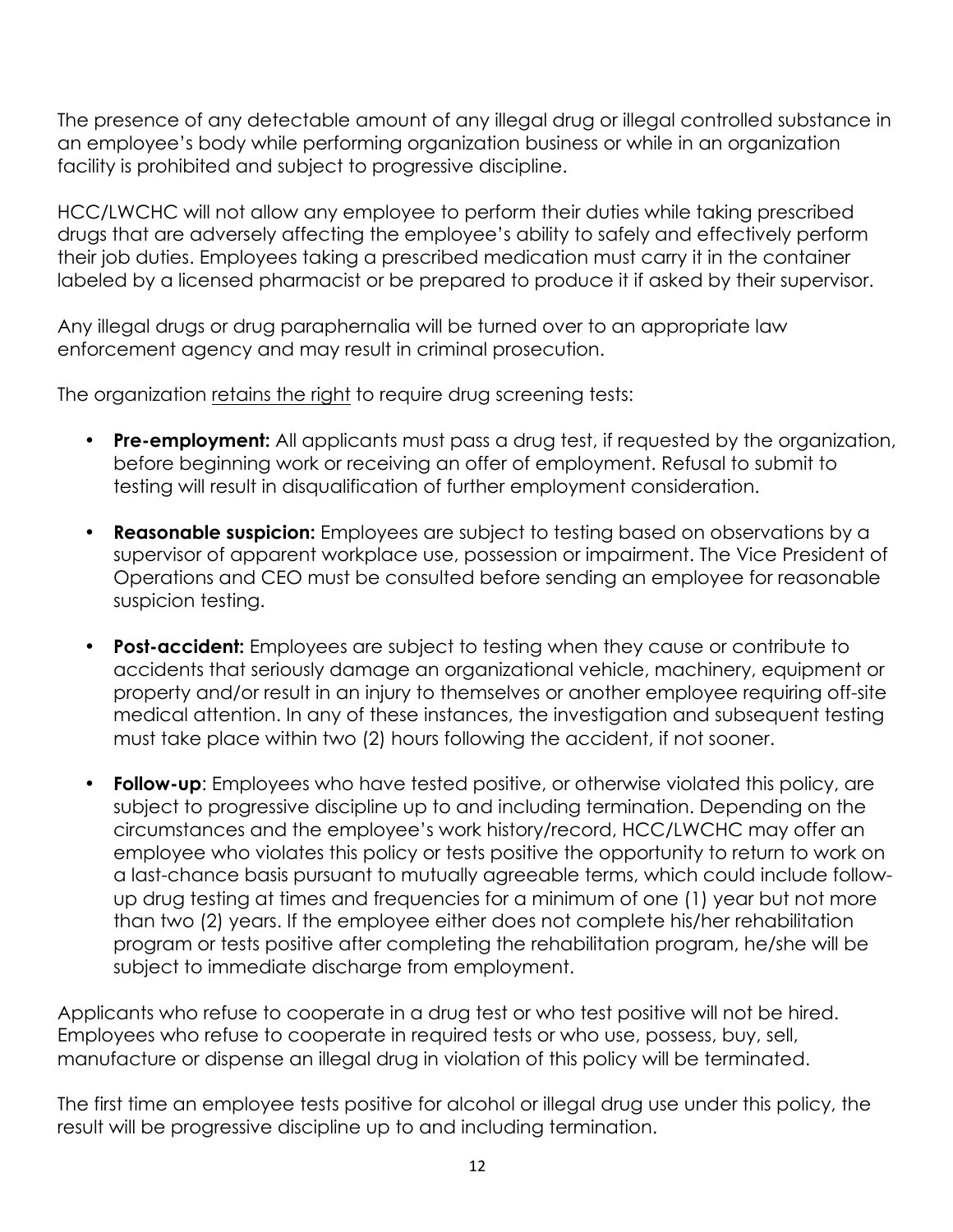Employees will be paid for time spent in alcohol/drug testing and then suspended pending the results of the drug/alcohol test. After the results of the test are received, a date/time will be scheduled to discuss the results of the test; this meeting will include a member of management and Operations.

Information and records relating to positive test results, drug and alcohol dependencies and legitimate medical explanations provided to the Vice President of Operations shall be kept confidential to the extent required by law and maintained in secure files separate from normal personnel files.

HCC/LWCHC reserves the right to inspect all portions of its premises for drugs, alcohol and/or other contraband. All employees, contract employees and visitors may be asked to cooperate in inspections of their persons, work areas and property that might conceal a drug, alcohol or other contraband. Employees who possess such contraband or refuse to cooperate in such inspections are subject to appropriate discipline up to and including discharge.

HCC/LWCHC prohibits all employees from manufacturing, distributing, dispensing, possessing or using an illegal drug in or on organization premises or while conducting organization business. Employees are also prohibited from misusing legally prescribed or over-the-counter (OTC) drugs. Law enforcement personnel shall be notified, as appropriate, when criminal activity is suspected.

#### **Workplace Bullying**

HCC/LWCHC defines bullying as "repeated inappropriate behavior, either direct or indirect, whether verbal, physical or otherwise, conducted by one or more persons against another or others, at the place of work and/or in the course of employment." Such behavior violates the organization Code of Conduct, which clearly states that all employees will be treated with dignity and respect.

The purpose of this policy is to communicate to all employees, including directors and executives, that the organization will not tolerate bullying behavior. Employees found in violation of this policy will be disciplined up to and including termination.

Bullying may be intentional or unintentional. However, it must be noted that where an allegation of bullying is made, the intention of the alleged bully is irrelevant and will not be given consideration when delivering discipline. As in sexual harassment, it is the effect of the behavior upon the individual that is important. HCC/LWCHC considers the following types of behavior examples of bullying:

- **Verbal bullying:** Slandering, ridiculing or maligning a person or his/her family; persistent name calling that is hurtful, insulting or humiliating; using a person as the butt of jokes; abusive and offensive remarks.
- **Physical bullying:** Pushing, shoving, kicking, poking, tripping, assault or threat of physical assault; damage to a person's work area or property.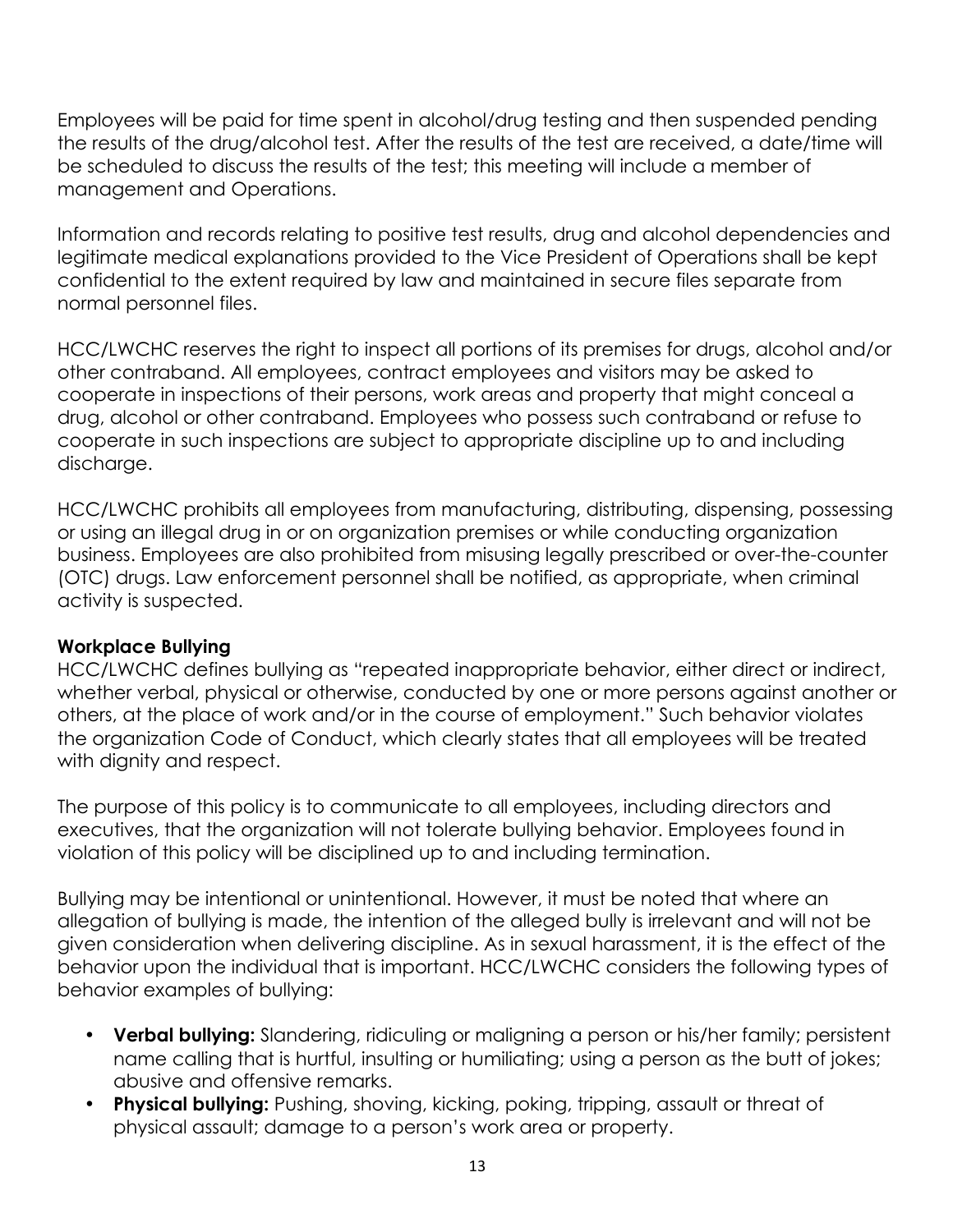- **Gesture bullying:** Nonverbal threatening gestures or glances that convey threatening messages.
- **Exclusion:** Socially or physically excluding or disregarding a person in work-related activities.

#### **Violence in the Workplace**

All employees, patients, members, customers, vendors and business associates must be treated with courtesy and respect at all times. Employees are expected to refrain from conduct that may be dangerous to others.

Conduct that threatens, intimidates or coerces another employee, patient, member, customer, vendor or business associate will not be tolerated. HCC/LWCHC resources may not be used to threaten, stalk or harass anyone at the workplace or outside the workplace. HCC/LWCHC treats threats coming from an abusive personal relationship as it does other forms of violence.

Indirect or direct threats of violence, incidents of actual violence and suspicious individuals or activities should be reported as soon as possible to the Vice President of Operations and CEO or any member of management. When reporting a threat or incident of violence, the employee should be as specific and detailed as possible. Employees should not place themselves in danger, nor should they attempt to intervene during an incident.

Employees should promptly inform the Operations department of any protective or restraining order that they have obtained that lists the workplace as a protected area. Employees are encouraged to report safety concerns with regard to intimate partner violence. HCC/LWCHC will not retaliate against employees making good-faith reports. HCC/LWCHC is committed to supporting victims of intimate partner violence by providing referrals to HCC/LWCHC's employee assistance program (EAP) and community resources and providing time off for reasons related to intimate partner violence.

HCC/LWCHC will promptly and thoroughly investigate all reports of threats of violence or incidents of actual violence and of suspicious individuals or activities. The identity of the individual making a report will be protected as much as possible. HCC/LWCHC will not retaliate against employees making good-faith reports of violence, threats or suspicious individuals or activities. In order to maintain workplace safety and the integrity of its investigation, HCC/LWCHC may suspend employees suspected of workplace violence or threats of violence, either with or without pay, pending investigation.

Anyone found to be responsible for threats of or actual violence or other conduct that is in violation of these guidelines will be subject to prompt disciplinary action up to and including termination of employment. Likewise, anyone found to be responsible for fabricating false threats or violence will be subject to disciplinary action.

HCC/LWCHC encourages employees to bring their disputes to the attention of their supervisor, Vice President of Operations or CEO before the situation escalates. HCC/LWCHC will not discipline employees for raising such concerns.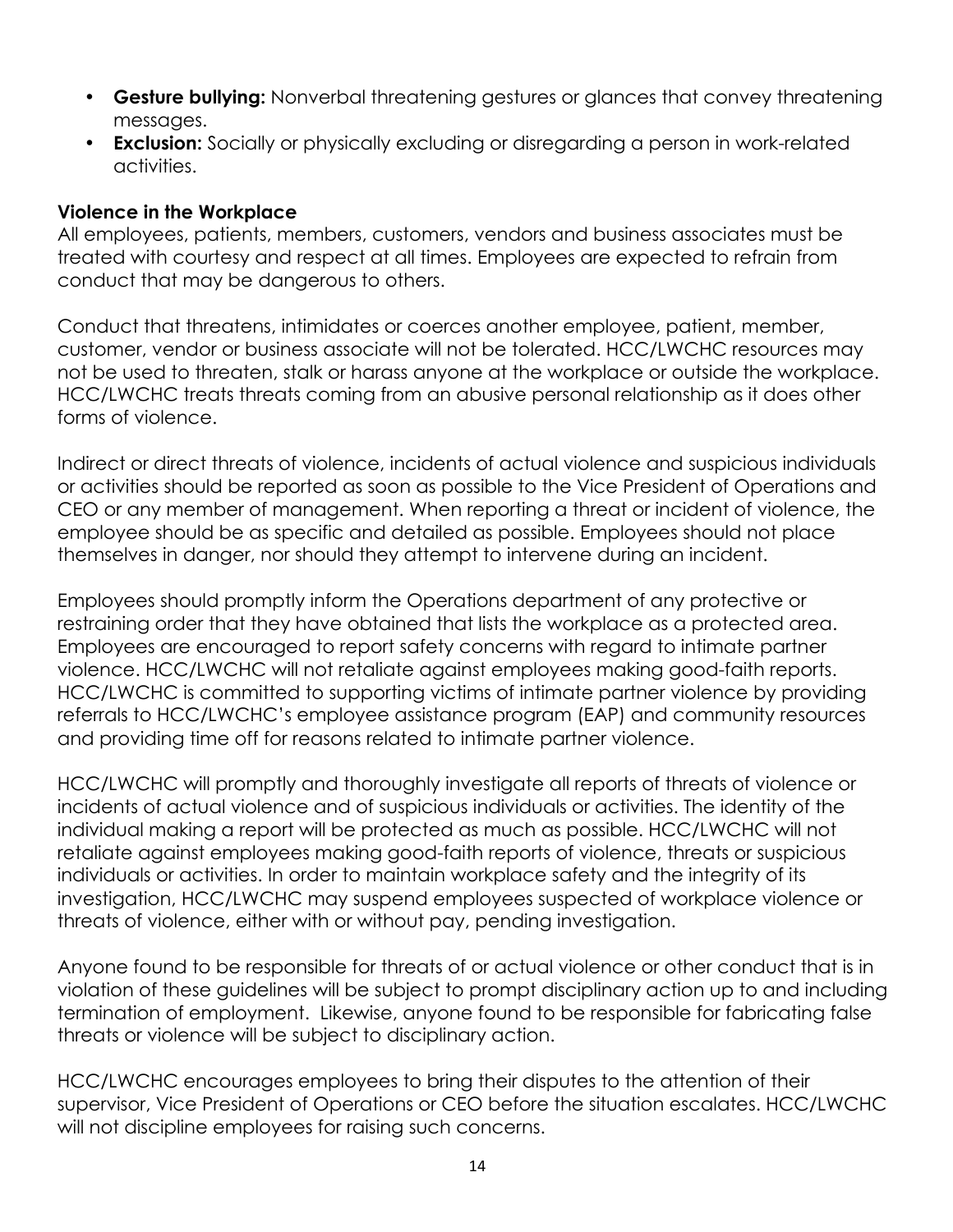#### **Safety**

It is the responsibility of each employee to conduct all tasks in a safe and efficient manner complying with all local, state and federal safety and health regulations and program standards, and with any special safety concerns for use in a particular area or with a client.

Although most safety regulations are consistent throughout each department and program, each employee has the responsibility to identify and familiarize her/himself with the emergency plan for his/her working area. Each facility shall have posted an emergency plan posted detailing procedures in handling emergencies such as fire, weather-related events and medical crises.

It is the responsibility of the employee to complete an Accident and Incident Report for each safety and health infraction that occurs by an employee or that the employee witnesses. Failure to report such an infraction may result in employee disciplinary action, up to and including termination.

Furthermore, management requires that every person in the organization assumes the responsibility of individual and organizational safety. Failure to follow organization safety and health guidelines or engaging in conduct that places the employee, client or organization property at risk can lead to employee disciplinary action and/or termination.

#### **Smoke-Free Workplace**

It is the policy of HCC/LWCHC to prohibit smoking on all organization premises in order to provide and maintain a safe and healthy work environment for all employees. The law defines smoking as the "act of lighting, smoking or carrying a lighted or smoldering cigar, cigarette, e-cigarette or pipe of any kind."

The smoke-free workplace policy applies to all areas of organization buildings, organizationsponsored off-site conferences and meetings, vehicles owned or leased by the organization, visitors including patients, customers and vendors, contractors and consultants and/or their employees working on the organization premises and all employees, temporary employees and student interns.

Smoking is permitted in parking lots only. Employees who violate the smoking policy will be subject to disciplinary action up to and including immediate termination.

#### **Work Schedule**

## **WORKPLACE EXPECTATIONS**

The regular work week shall run from 12:01 am Sunday to midnight Saturday. HCC/LWCHC will make reasonable efforts to work with the needs of some employees to schedule their work week in non-traditional ways. Regular work weeks must include at least 32 hours.

## **Attendance and Punctuality**

Timely and regular attendance is an expectation of performance for all HCC/LWCHC employees.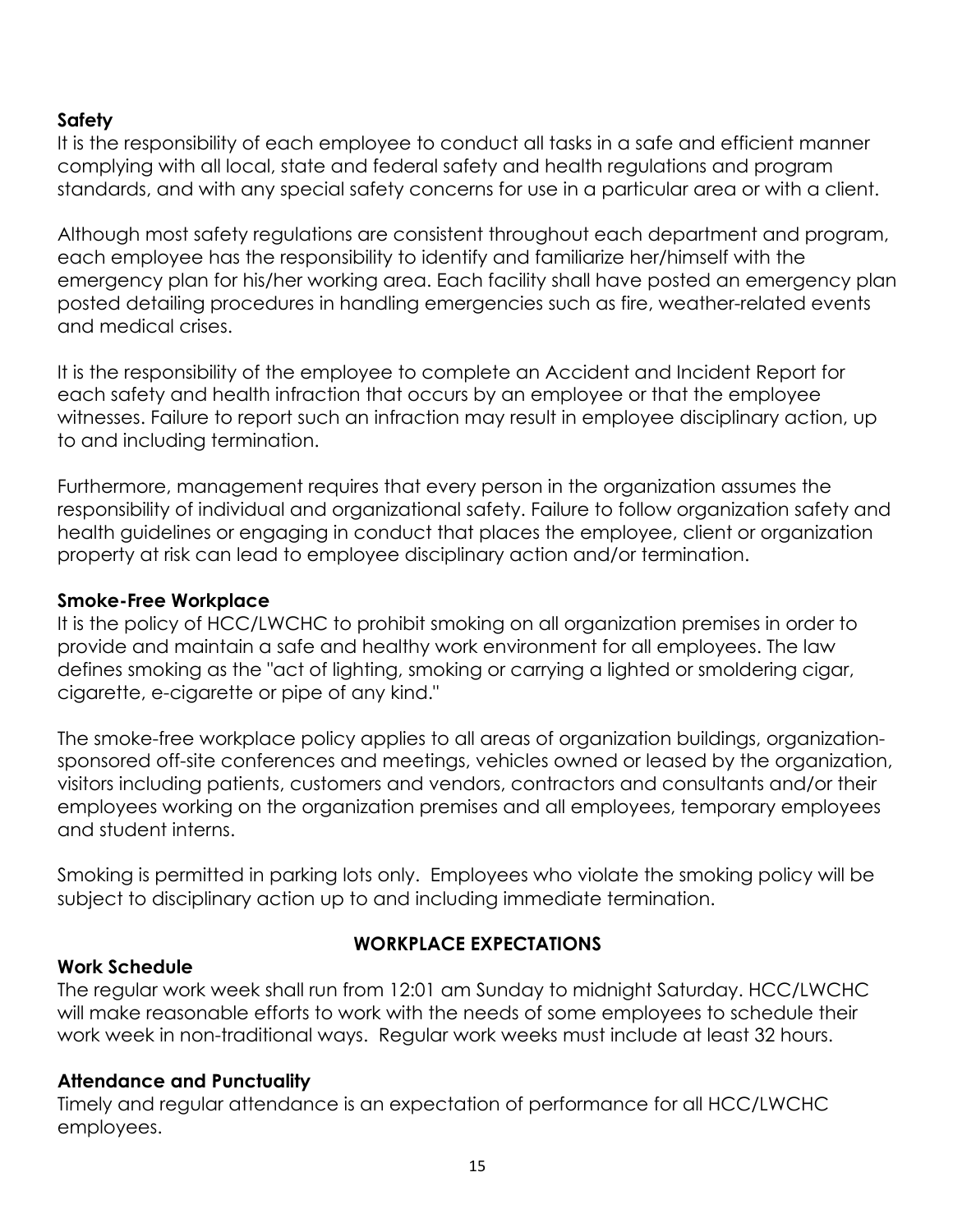PTO must be scheduled with one's supervisor in advance. PTO leave may be used in the case of emergency or sudden illness without prior scheduling. Patterns of absenteeism or tardiness may result in discipline even if the employee has not yet exhausted available PTO leave.

Employees are expected to notify their supervisor if they will be late for work, will not be at work, or are requesting planned time away from work. Employees who are notifying their supervisor that they will not be at work need to contact and speak with their supervisor via phone no less than 1 hour prior to the start of their shift (example: shift starts at 8am, supervisor needs to be contacted no later than 7am).

An employee who fails to call in and report to work as scheduled for three consecutively scheduled work days will be viewed as having resigned from their position and employment will be terminated. The supervisor should consult the Vice President of Operations if this situation occurs.

#### **Attire and Grooming**

It is important for all employees to project a professional image while at work by being appropriately dressed. HCC/LWCHC employees are expected to be neat, clean and wellgroomed while on the job. Clothing must be consistent with the standards for a business environment and must be appropriate to the type of work being performed.

Piercings other than ears should be removed prior to work. Tattoos should be concealed by clothing when possible. If it cannot be covered by clothing, a bandage should be applied over the tattoo during working hours. Hairstyles, facial hair and makeup should be conservative and in neat appearance. Fingernails should be clean and at a length determined by the respective director. Proper hygiene and the use of deodorant are expected. Cologne or perfume should not be in excess. Employees not in compliance with the dress code may be asked to clock out to go home and change into appropriate attire. Failure to comply with the dress code may result in termination. Jeans may be worn on Fridays with the exception of board meeting days. They should be appropriate fitting and in good condition.

Non-Clinical employees should dress in appropriate business casual attire according to the employee's position. Clothing should be clean, properly fitting, wrinkle free and in good repair (not frayed or torn). Skirts and dresses should be finger-tip length or longer. Shirts and blouses should be at a length long enough to tuck in or cover the entire abdomen. Undergarments should be worn and not visible.

Clinical employees should dress in appropriate scrubs or appropriate business casual attire. In the clinic setting all shoes must be closed toe.

HCC/LWCHC is confident that employees will use their best judgment regarding attire and appearance. Executive Leadership reserves the right to determine appropriateness. Any employee who is improperly dressed will be counseled or in severe cases may be sent home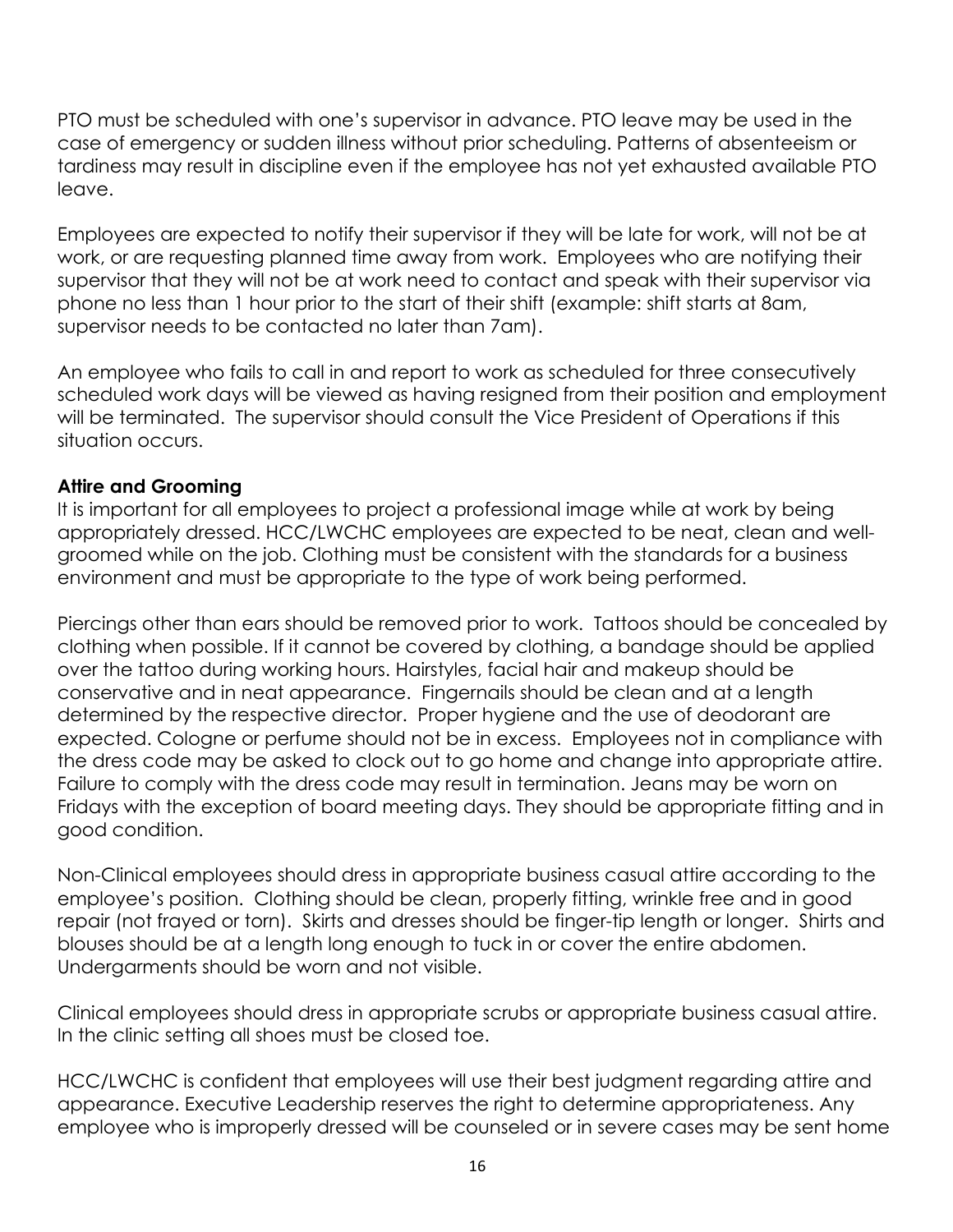to change clothes. Continued disregard of this policy may be cause for disciplinary action, which may result in termination.

#### **Employee Personnel Files**

Employee files are maintained by the Vice President of Operations and are considered confidential. Managers and supervisors may only have access to personnel file information on a need-to-know basis.

A director or executive considering the hire of a former employee or transfer of a current employee may be granted access to the file, or limited parts of it, in accordance with antidiscrimination laws.

Representatives of government or law enforcement agencies, in the course of their duties, may be allowed access to file information.

#### **Confidentiality and Publicity**

As a result of your employment at HCC/LWCHC, you may acquire and have access to confidential information belonging to the organization of a special and unique nature and value, relating to such matters as the organization's personnel and compensation information; accounts; procedures; handbooks; financial data; accounting and bookkeeping practices; financial information; data records and reports; organizational plans; existing and potential business opportunities for HCC/LWCHC; confidential reports; litigation and other legal matters; as well as information specific to HCC/LWCHC's business.

As a condition of employment, you agree that all such information is the exclusive property of HCC/LWCHC and that you will not at any time divulge or disclose to anyone, except in the responsible exercise of your job, any such information, whether or not it has been designated specifically as "confidential".

If you are ever asked any information or comments from a newspaper, radio, television, or other news reporter relating to your employment, or any other matter pertaining to HCC/LWCHC, refer the person making the inquiry to the Vice President of Operations and CEO.

## **Conflicts of Interest**

Employees must avoid any relationship or activity that might impair, or even appear to impair, their ability to make objective and fair decisions when performing their jobs. At times, an employee may be faced with situations in which business actions taken on behalf of HCC/LWCHC may conflict with the employee's own personal interests. Organization property, information or business opportunities may not be used for personal gain.

## **Conflicts of interest could arise in the following circumstances:**

• Being employed by, or acting as a consultant to, a competitor or potential competitor, supplier or contractor, regardless of the nature of the employment, while employed with HCC/LWCHC.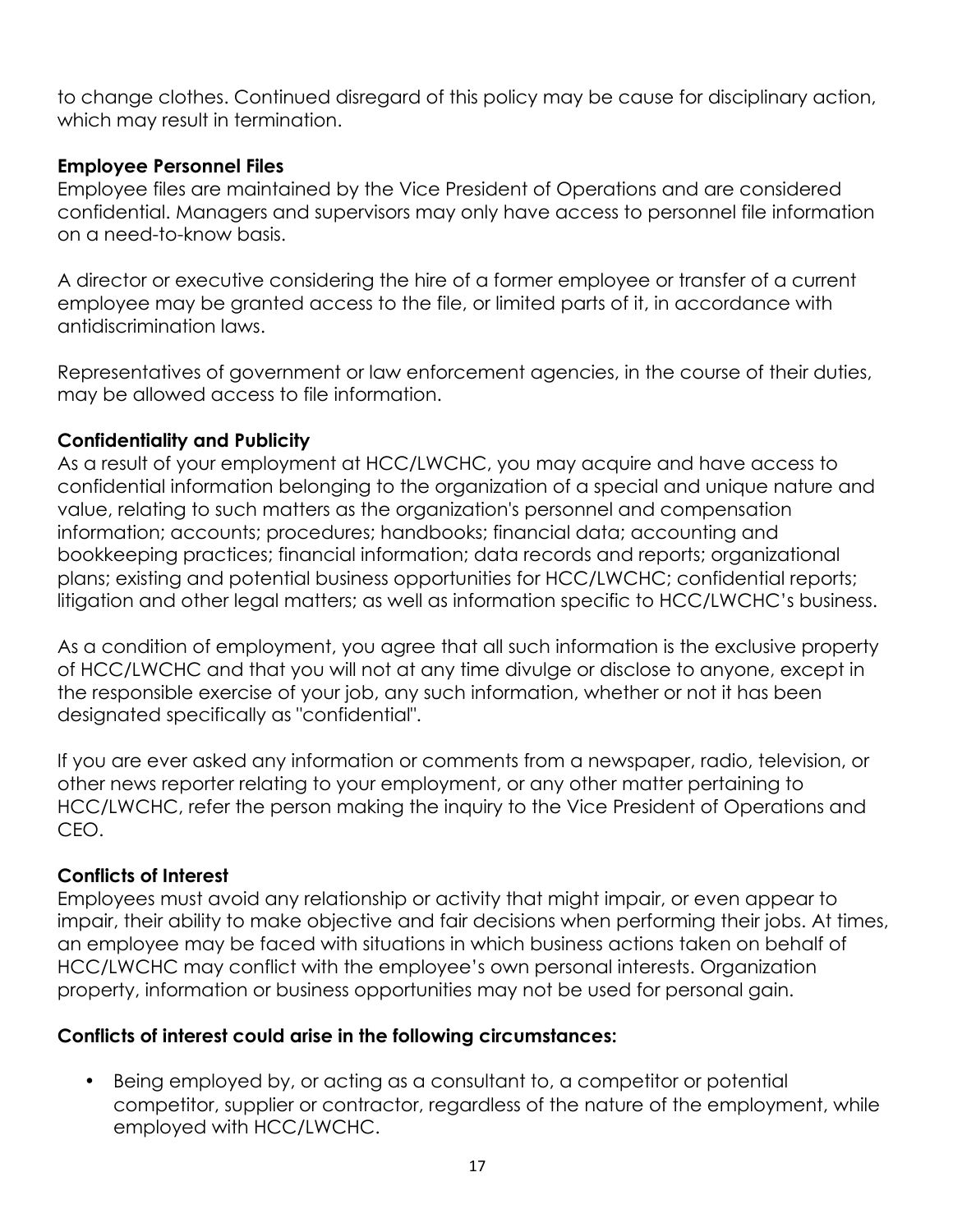- Hiring or supervising family members or closely related persons.
- Serving as a board member for an outside commercial organization or organization.
- Owning or having a substantial interest in a competitor, supplier or contractor.
- Accepting gifts, discounts, favors or services from a customer/potential customer, competitor or supplier, unless equally available to all organization employees.

Employees with a conflict-of-interest question should seek advice from management. Before engaging in any activity, transaction or relationship that might give rise to a conflict of interest, employees must seek review from their Director or the Vice President of Operations and CEO.

#### **Outside Employment**

Employees are permitted to engage in outside work or to hold other jobs, subject to certain restrictions as outlined below.

Activities and conduct away from the job must not compete with, conflict with or compromise the organization interests or adversely affect job performance and the ability to fulfill all job responsibilities. Employees are prohibited from performing any services for customers on non-working time that are normally performed by HCC/LWCHC. This prohibition also extends to the unauthorized use of any organization tools or equipment and the unauthorized use or application of any confidential information. In addition, employees are not to solicit or conduct any outside business during paid working time.

Employees are cautioned to carefully consider the demands that additional work activity will create before accepting outside employment. Outside employment will not be considered an excuse for poor job performance, absenteeism, tardiness, leaving early, refusal to travel or refusal to work overtime or different hours. If HCC/LWCHC determines that an employee's outside work interferes with performance, the employee may be asked to terminate the outside employment.

## **Code of Conduct**

It is expected that employees will conduct themselves in a manner which enhances the care, services, collaborative partners, and the image of the overall organization. All individuals will be treated with dignity and respect. Examples of expected behaviors include, but not limited to:

- Regular and punctual attendance
- Courteous interactions with members, patients, customers, co-workers, clients and visitors
- Quiet and orderly conduct
- Conscientious attention to duty
- Delivery of quality care and services
- Performance which reflects attention to the needs of our members and support the facility and mission.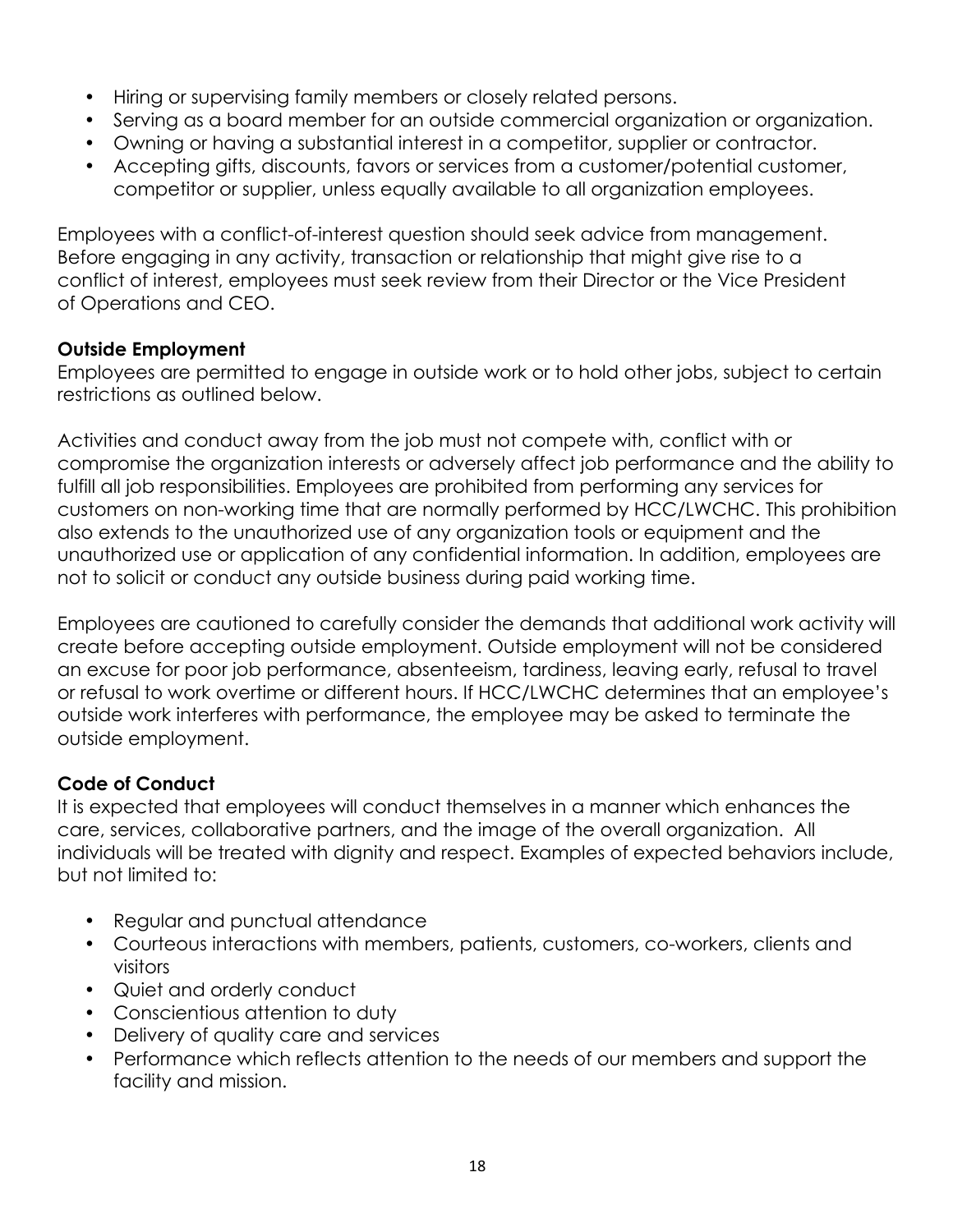For the protection and well-being of clients, as well as visitors and employees, certain behaviors cannot be tolerated. Examples of behaviors, but not limited to, which are unacceptable and will not be tolerated include:

- Dishonesty
- Use or possessing of illegal or intoxicating substances while on facility premises, or being under the influence of such substances while on facility premises
- Refusal to perform assigned duties
- Breach of confidentiality
- Falsification of any organization records or documents
- Abuse of neglect of members
- Threatening or intimidating members, visitors, co-workers or others including inappropriate behavior as defined in the Workplace Bullying Policy
- Violation of Safety standards
- Sexual and other forms of harassment
- Possession of firearms and/or weapons of any kind in the workplace, in organization vehicles or while on HCC/LWCHC business
- Carelessness
- Failure to perform to job and/or facility standards
- Willful misconduct
- Absence without notice, or absence that is unexcused
- Failure to comply with dress and/or hygiene/grooming standards
- Attending to personal matters on organization time
- Actions or attitudes which adversely affect HCC/LWCHC operation, members or others

## **Whistleblower Policy**

#### **This policy is intended to encourage HCC/LWCHC's staff to report suspected or actual violations of state or federal law without fear of retaliation and to enable employees to raise serious concerns within HCC/LWCHC prior to seeking resolution outside HCC/LWCHC.**

HCC/LWCHC requires Board Directors, officers, and employees to observe high standards of business and personal ethics in the conduct of their duties and responsibilities. As employees and representatives of HCC/LWCHC, we must practice honesty and integrity in fulfilling our responsibilities and comply with all applicable laws and regulations. It is the responsibility of all executive board directors, officers and employees report violations or suspected violations in accordance with the Whistleblower Policy.

Any Director, officer or employee who in good faith reports a violation shall not suffer harassment, retaliation or adverse employment consequence. An employee who retaliates against someone who has reported a violation in good faith is subject to discipline up to and including termination of employment. This Whistleblower Policy is intended to encourage and enable employees and others to raise serious concerns within HCC/LWCHC prior to seeking resolution outside of the organization.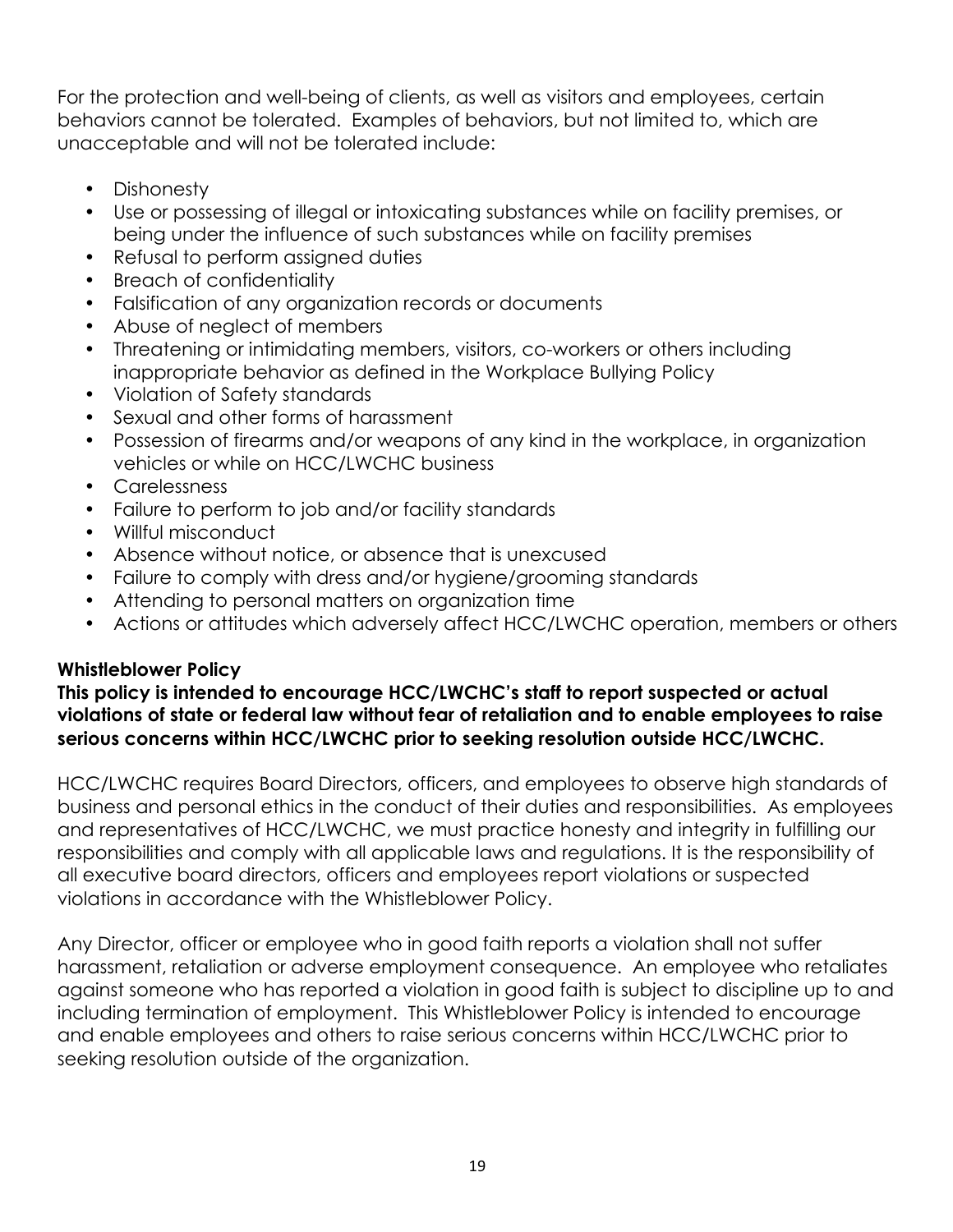At any point in the process an individual with a complaint coming forward under the provisions of the Whistleblower Policy, may contact an outside organization retained by HCC/LWCHC to enable independent support with assisting in investigations.

Beyond HR Solutions, (www.beyond-hrs.com) is the service provider HCC/LWCHC has engaged for this service. The number to call is: 913-209-9115.

The HCC/LWCHC has an open door policy and suggests that employees share their questions, concerns, suggestions or complaints with someone who can address them properly. In most cases, the Vice President of Operations and CEO are in the best position to address the area of concern. However, if the employee is not comfortable speaking with the Vice President of Operations or CEO he/she is encouraged to speak with someone on the Board of Directors whom they are comfortable approaching. The Board Members are required to report suspected violations to the CEO, who has specific and exclusive responsibility to investigate all reported violations. For suspected fraud, or when you are not satisfied or uncomfortable with HCC/LWCHC's open door policy, individuals should contact the Executive Board of Directors directly.

HCC/LWCHC's CEO is responsible for investigating and resolving all reported complaints and allegations concerning violations of the Code and, at its discretion, shall advise the Board Chairperson. The CEO has direct access to the Executive Board of Directors and is required to report to the Board Chairperson at least annually on compliance activity.

The Finance Committee shall address all reported concerns or complaints regarding accounting practices, internal controls or auditing. The CEO shall immediately notify the Finance Committee of any such complaint and work with the committee until the matter is resolved.

Anyone filing a complaint concerning a violation or suspected violation of the Code must be acting in good faith and have reasonable grounds for believing the formation disclosed indicates a violation of the Code. Any allegations that prove not to be substantiated and which prove to have been made maliciously or knowingly to be false will be viewed as a serious disciplinary offense.

Violations or suspected violations may be submitted on a confidential basis by the complainant or submitted anonymously. Reports of violations or suspected violations will be kept confidential to extent possible, consistent with the need to conduct an adequate investigation.

The Vice President of Operations or CEO will notify the sender and acknowledge receipt of the reported violation or suspected violation within five business days. All reports will be promptly investigated and appropriate corrective action will be taken if warranted by the investigation.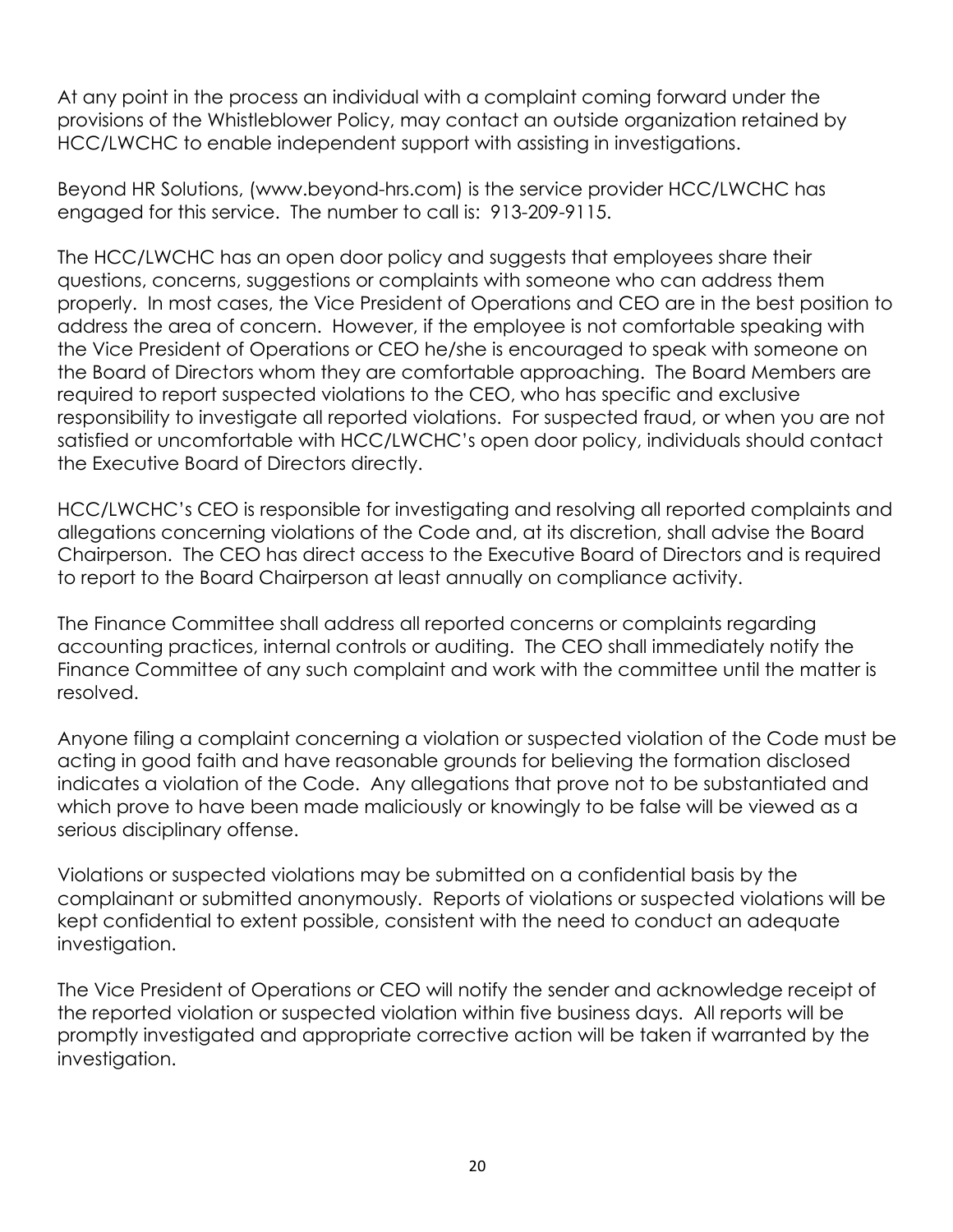## **Electronic Communication and Internet Use**

The following guidelines have been established for using the Internet, organization-supported cell phones and e-mail in an appropriate, ethical and professional manner:

- Internet, organization-provided equipment (e.g., cell phone, laptops, computers) and services may not be used for transmitting, retrieving or storing any communications of a defamatory, discriminatory, harassing or pornographic nature.
- The following actions are forbidden: using disparaging, abusive, profane or offensive language; creating, viewing or displaying materials that might adversely or negatively reflect upon HCC/LWCHC or be contrary to HCC/LWCHC's best interests; and engaging in any illegal activities, including piracy, hacking, extortion, blackmail, copyright infringement, and unauthorized access of any computers and organizationprovided equipment such as cell phones and laptops.
- Employees may not copy, retrieve, modify or forward copyrighted materials, except with permission or as a single copy to reference only.
- Employees must not use the system in a way that disrupts its use by others. Employees must not send or receive large files that could be saved/transferred via thumb drives. Employees are prohibited from sending or receiving files that are not related to work.
- Employees should not open suspicious e-mails, pop-ups or downloads. Contact IT with any questions or concerns to reduce the release of viruses or to contain viruses immediately.
- Internal and external e-mails are considered business records and may be subject to discovery in the event of litigation. Be aware of this possibility when sending e-mail within and outside the organization.

All organization-supplied technology and organization-related work records belong to the organization and not to the employee. HCC/LWCHC routinely monitors use of organizationsupplied technology. Inappropriate or illegal use or communications may be subject to disciplinary action up to and including termination of employment.

#### **Social Media—Acceptable Use**

Below are guidelines for social media use.

- Post only appropriate and respectful content.
- Maintain the confidentiality of HCC/LWCHC trade secrets and private or confidential information. Trades secrets may include information regarding the development of systems, processes, products, know-how and technology. Do not post internal reports, policies, procedures or other internal business-related confidential communications.
- Respect financial disclosure laws. It is illegal to communicate or give a "tip" on inside information to others so that they may buy or sell stocks or securities. Such online conduct may also violate the Insider Trading Policy.
- Do not create a link from your blog, website or other social networking site to a HCC/LWCHC website.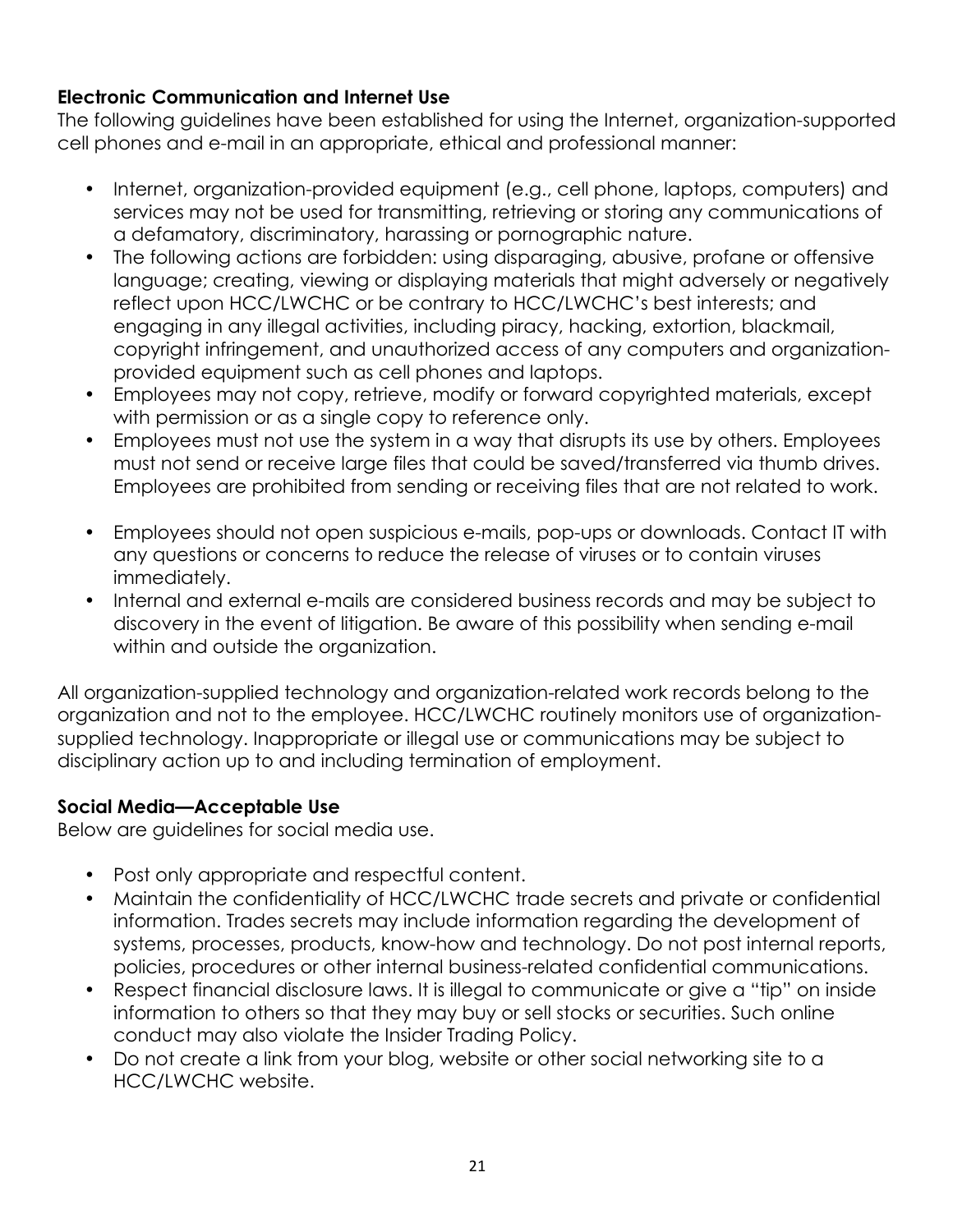HCC may monitor content out on the Internet. Policy violations may result in discipline up to and including termination of employment.

## **Cell Phone Policy**

Employees are expected to exercise discretion in using cell phones and organization phones for personal use. Employees should restrict personal calls during work hours. Calls should be made and received on personal time unless an emergency. Some staff members are required to use their cell phone to conduct daily business and are an exception to this policy.

Cell phones are to be kept in employee's desk drawer or purse except for during lunch breaks and personal time. It is the employee's responsibility to make sure their phones are secure. HCC/LWCHC will not be liable for the loss of any device. Cell phones should be placed in silent mode during the workday. The use of cell phones while driving on organization time is prohibited.

First violation is a discussion between the supervisor and staff member, second violation is a verbal warning, third violation is a written warning and the fourth violation could be termination.

# **Solicitations, Distributions and Posting of Materials**

HCC/LWCHC prohibits the solicitation, distribution and posting of materials on or at organization property by any employee or nonemployee, except as may be permitted by this policy. The sole exceptions to this policy are charitable and community activities supported by HCC/LWCHC management and organization-sponsored programs related to HCC/LWCHC's products and services.

Provisions:

- Nonemployees may not solicit employees or distribute literature of any kind on organization premises at any time.
- Employees may only admit nonemployees to work areas with management approval or as part of a organization-sponsored program. These visits should not disrupt workflow. An employee must accompany the nonemployee at all times. Former employees are not permitted onto organization property except for official organization business.
- Employees may not solicit other employees during work times, except in connection with a organization-approved or sponsored event.
- Employees may not distribute literature of any kind during work times or in any work area at any time, except in connection with a organization-sponsored event.
- The posting of materials or electronic announcements are permitted with approval from the Vice President of Operations or CEO.

Violations of this policy should be reported to the Vice President of Operations or CEO.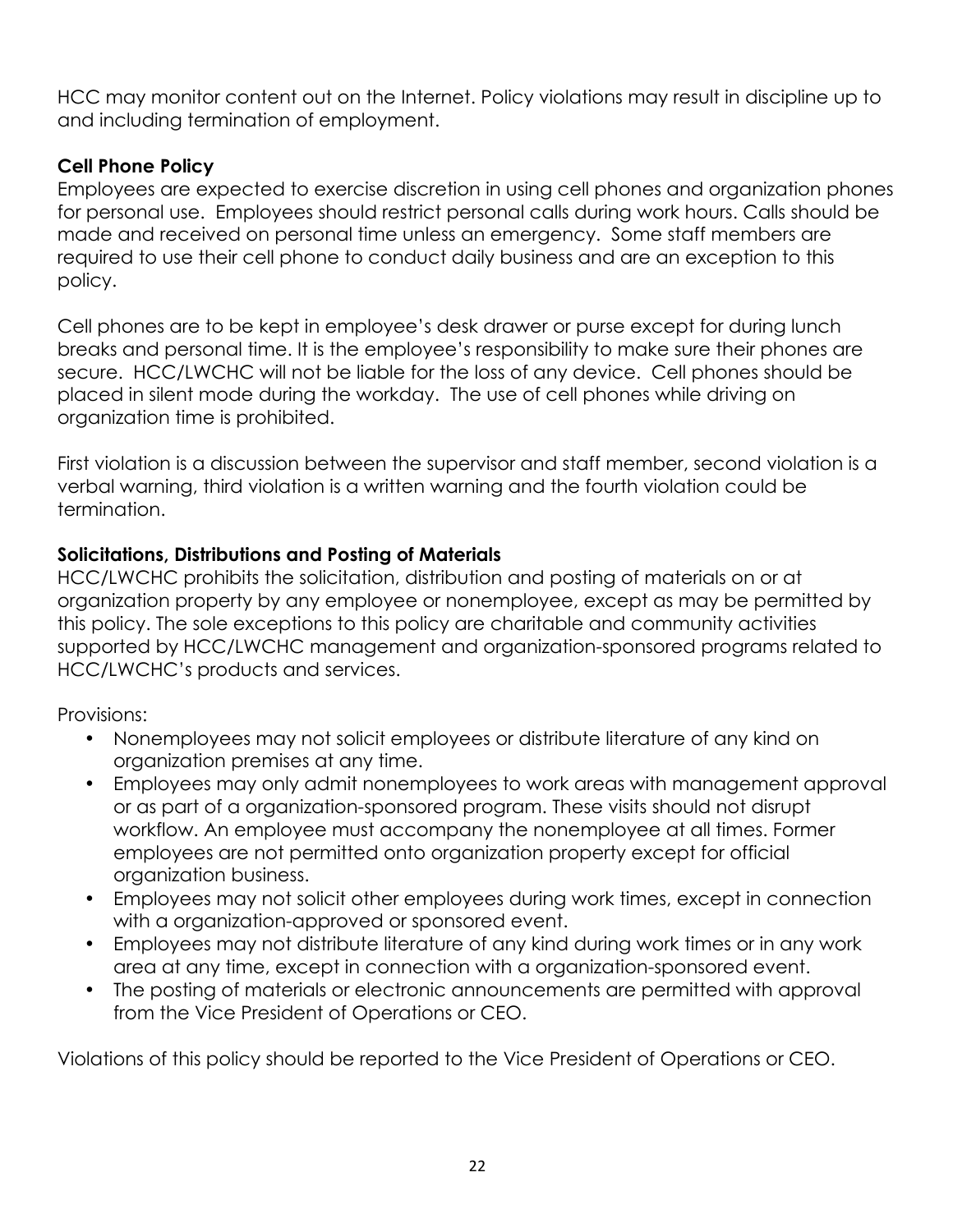#### **COMPENSATION**

## **Payment of Wages**

Salaries/wages are paid every other Friday.

Mandatory payments for State and Federal income taxes, Social Security and Medicare are withheld from each employee's paycheck payment. HCC/LWCHC pays the employer's share of Social Security, Medicare and 100% of Unemployment Compensation and Worker's Compensation premiums.

#### **Time Reporting**

Overtime is defined as hours worked by an hourly or nonexempt employee in excess of 40 hours in a workweek. Overtime must be approved in advance by the manager to whom the employee reports.

Each employee is to maintain an accurate daily record of his or her hours worked. All absences from work schedules should be appropriately recorded.

## **Overtime Pay (Nonexempt Employees)**

Nonexempt employees who exceed 40 hours of work time in a workweek will be paid time and one half. Employees who anticipate the need for overtime to complete the week's work must notify their supervisor in advance and obtain approval before working hours that extend beyond their normal schedule. All overtime must be approved in advance by management. During busy periods, employees may be required to work extended hours.

Paid leave, such as holiday, or paid time off, does not apply toward work time.

## **Travel**

Employees, who are requested to use their personal vehicle in the performance of duties, will be reimbursed for their mileage. This trip must be pre-approved by your supervisor. The rate per mile is set by the Board of Directors. Employees should keep an accurate mileage log recording the date, reason for travel, and number of miles traveled in order to be reimbursed. The mileage reimbursement is meant to provide for gas expense, wear and tear on the vehicle and insurance. The employee is responsible for those expenses.

Each individual must carry automobile liability insurance. The organization does not cover the employee in this regard. Official business trips will be compensated for at the board approved mileage rate. Copy of auto insurance coverage and valid driver's license shall be submitted to office staff when employee receives renewals.

Out-of-area Travel - HCC/LWCHC will reimburse all pre-approved travel-related costs of hotel accommodations, transportation to and from the destination, including airline, train, or bus tickets, taxicab fares, etc. HCC/LWCHC will only reimburse for pre-approved out-ofarea travel, and requires that the employee exercise reasonable judgment with meals and lodging expenses. Only coach seats for airline and train trips will be reimbursed. All accidents must be immediately reported to the Vice President of Operations or CEO.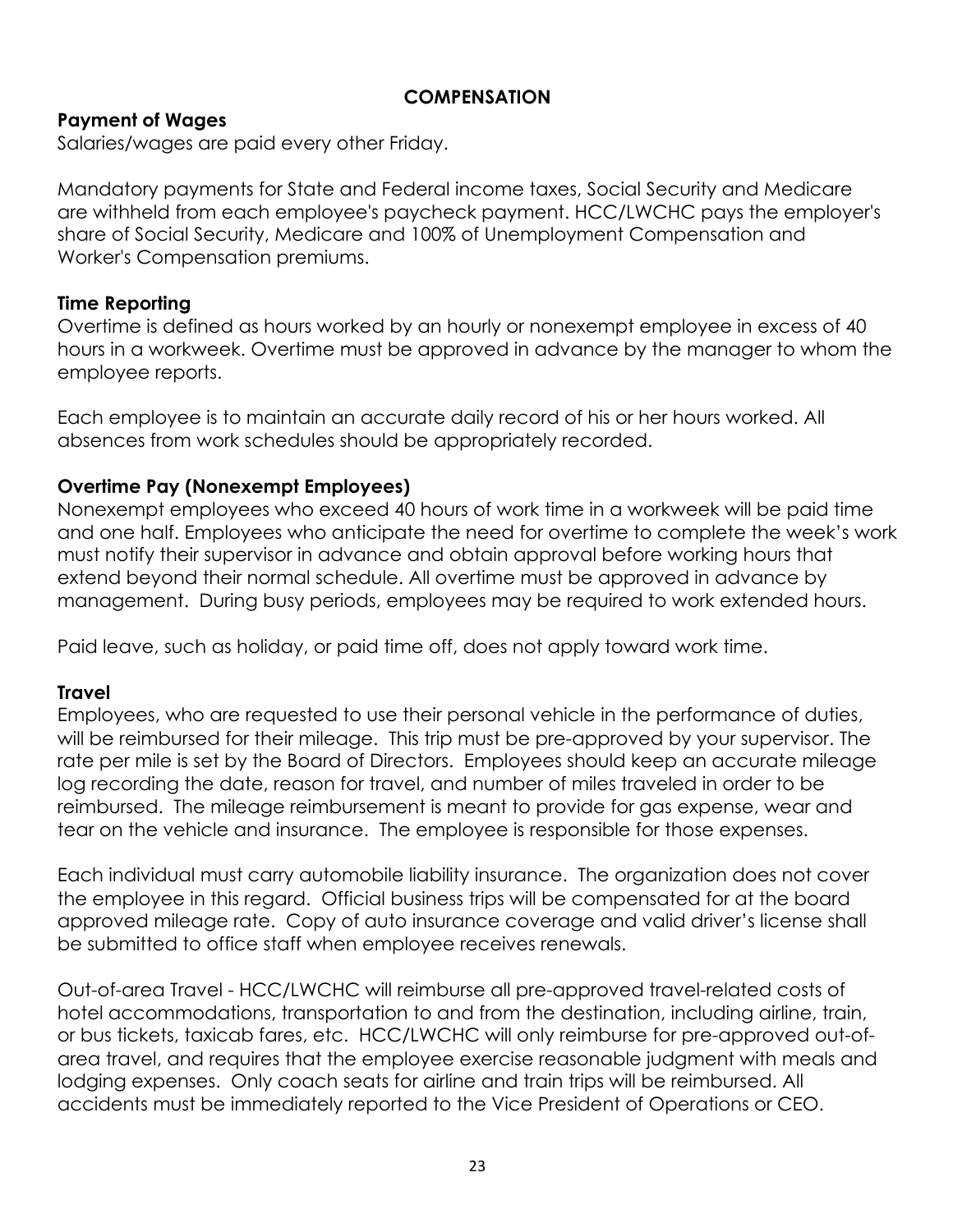Any employee performing work that requires the operation of a motor vehicle must notify his/her immediate supervisor in those cases where his/her license is expired, suspended or revoked and/or who is unable to obtain an occupational permit from the Division of Motor Vehicles. Failure to report such an instance may result in disciplinary action, up to and including job reassignment or termination.

#### **BENEFITS**

#### **Insurance Coverage**

Employees are eligible for health care, dental and life insurance after completing 30 days and who work 30 more hours a week or 1560 hours per year.

For more information regarding benefits programs, please refer to the organization Summary Plan Descriptions, which were provided to employees upon hire, or contact the Vice President of Operations.

#### **PTO – Paid time off**

Eligible employees begin accruing eight hours per pay period, up to 24 pay periods. Accumulated PTO leave is compensatory and may be carried forward each year for the maximum allowed.

| Work Status                              | Maximum hours to carry over |     |  |
|------------------------------------------|-----------------------------|-----|--|
| Full-time – Less than 5 years of service |                             | 192 |  |
| Full time after 5 years of service       |                             | 216 |  |

## **Holiday Pay**

HCC/LWCHC recognizes seven paid holidays each year:

- New Year's Day
- Memorial Day
- Independence Day
- Labor Day
- Thanksgiving Day
- Day After Thanksgiving
- Christmas Day

If a holiday falls on Sunday, the following Monday will be observed as a holiday; if the holiday falls on Saturday, the preceding Friday will be observed as a holiday. Employees must work the day before and after a holiday or have prior approved PTO in order to receive holiday pay.

#### **Bereavement Leave**

Employees who wish to take time off due to the death of an immediate family member should notify their supervisor immediately.

Up to 3 days of paid bereavement leave will be provided to full time employees.

Bereavement pay is calculated based on the base pay rate at the time of absence and will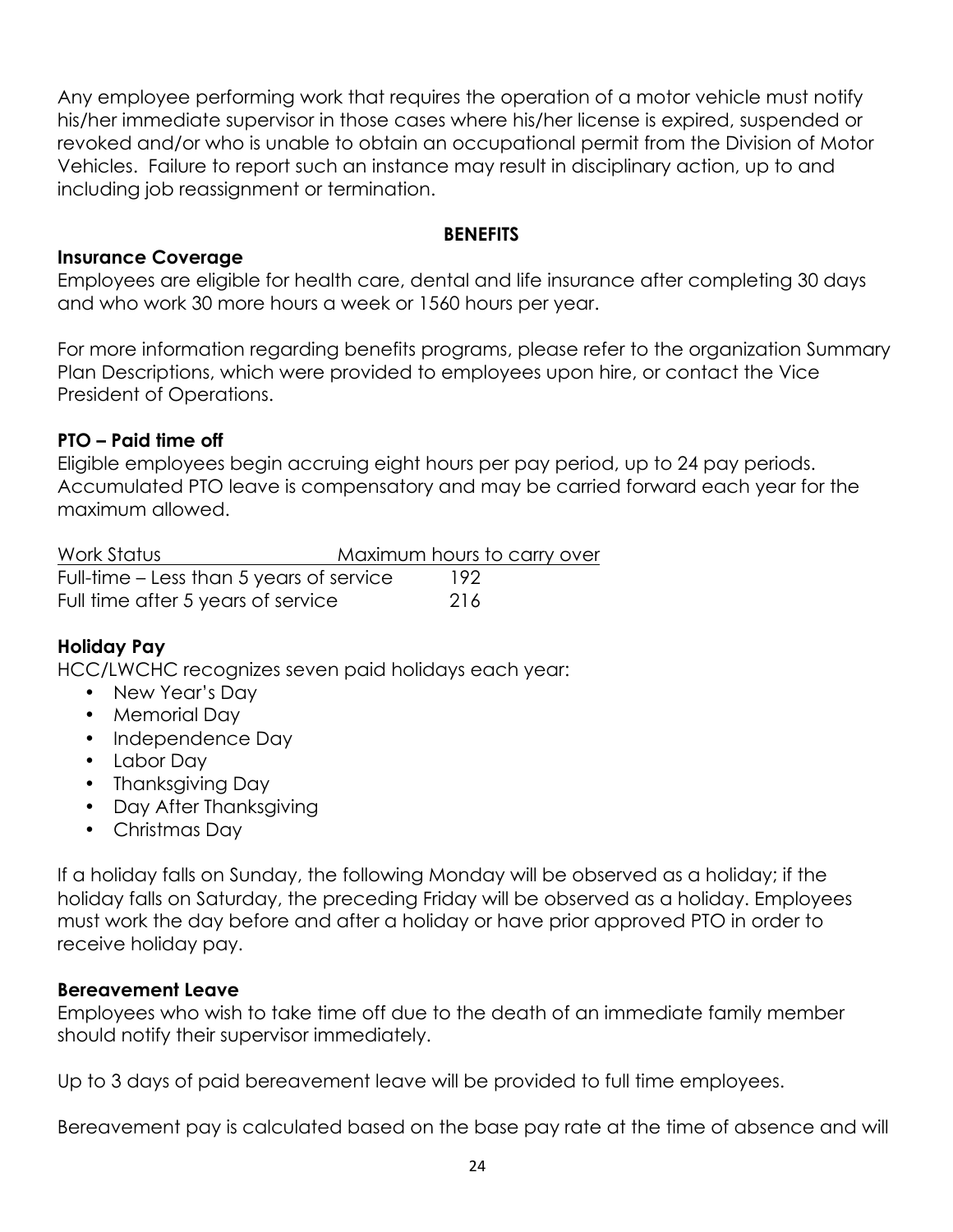not include any special forms of compensation, such as incentives, commissions, bonuses, or shift differentials.

Bereavement leave will normally be granted unless there are unusual business needs or staffing requirements. Employees may, with their supervisors' approval, use any available paid leave for additional time off as necessary.

Three (3) days paid leave are allowed for the death of an immediate family member. ABL defines "immediate family" as: spouse, partner-in-life, child, mother, father, legal guardian, sister, brother, stepchildren, stepparents, stepparents-in-law, stepsisters, stepbrothers, motherin-law, father-in-law, grandchild, step grandchild, daughter-in-law, son-in-law, grandparent, grandparent-in-law, brother-in-law, and sister-in-law.

Exceptions to this policy would be considered on a case-by-case basis. Specifics regarding utilization of this policy must be approved by your supervisor.

#### **Jury Duty**

Employees are eligible for salary continuation while on jury duty. Salary will be reduced by any payment received for jury duty. Employee must provide a copy of check received for jury duty services. The maximum time payable for jury duty is two weeks (prorated if part time).

#### **Voting and Election Leave**

All employees should be able to vote either before or after regularly assigned work hours. However, when this is not possible due to work schedules, employees will receive up to three hours during the work day to vote. Time off for voting should be reported and coded appropriately on timekeeping records.

Employees who volunteer to serve as election officials at polling sites will be permitted to take required time off to serve in this capacity. It is incumbent on employees who volunteer to act as election officials to notify their manager a minimum of seven days in advance of their need for time off in order to accommodate the necessary rescheduling of work periods. Time engaged as an election official should be reported and coded appropriately as PTO, when available, on timekeeping records.

## **LEAVES OF ABSENCE**

## **Leave of Absence – Medical and Personal**

All requests for medical and personal leaves of absence must be submitted and approved to the Vice President of Operations or CEO.

#### **Military Leave of Absence**

HCC/LWCHC is committed to protecting the job rights of employees absent on military leave. In accordance with federal and state law, it is the organization's policy that no employee or prospective employee will be subjected to any form of discrimination on the basis of that person's membership in or obligation to perform service for any of the Uniformed Services of the United States. Specifically, no person will be denied employment,